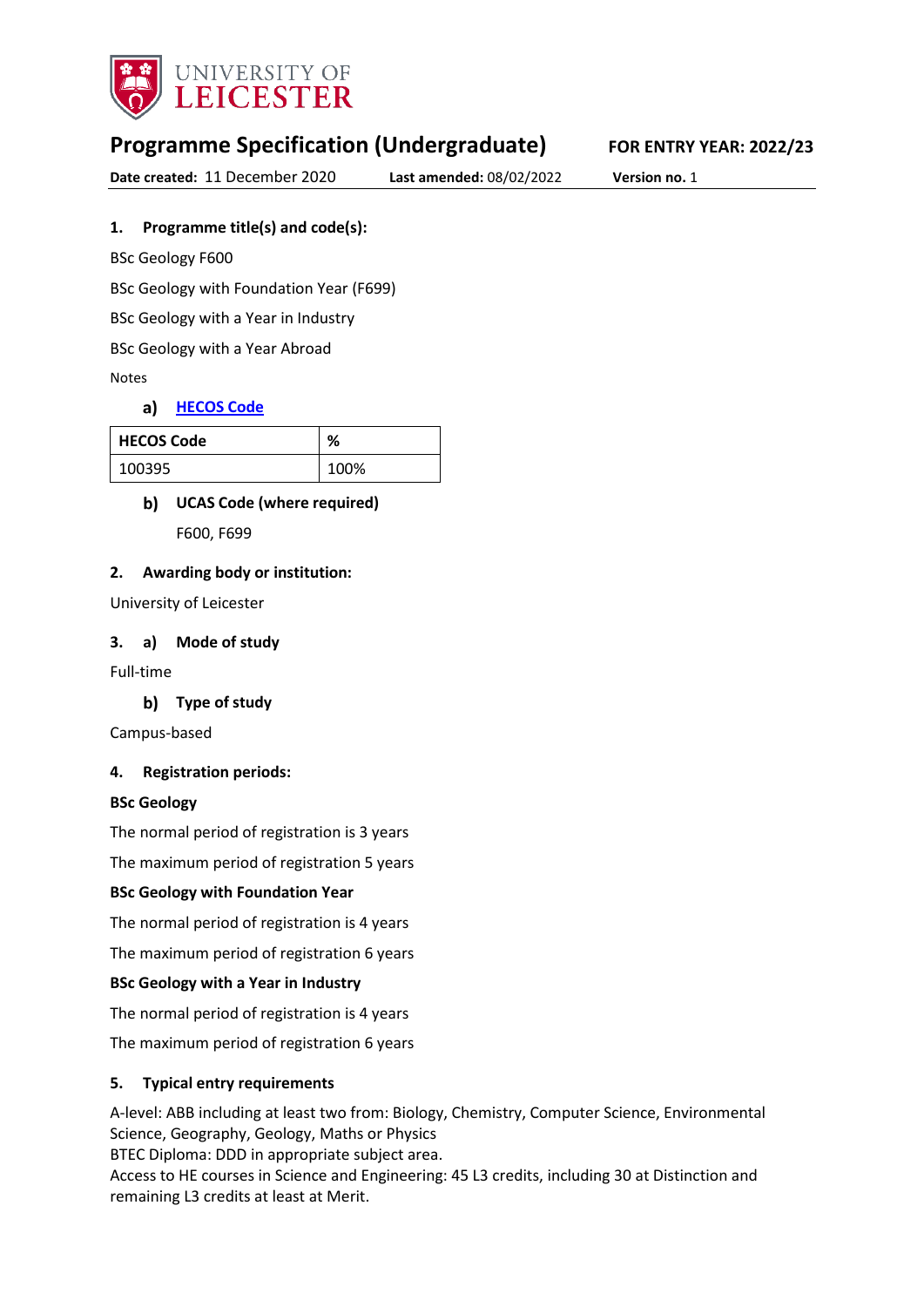International Baccalaureate: Pass diploma with 30 points including some science based subjects at higher level.

*For Foundation Year Variant:* 

BBB or points equivalent from your best three A-levels (must also have Maths and Physics at GCSE  $A/A^*$ 

BTEC Diploma: DDM in appropriate subject area.

Access to HE courses in Science and Engineering: 45 L3 credits, including some at distinction in relevant science and maths modules.

International Baccalaureate: Pass diploma with 28 points minimum.

For the aims, learning outcomes and application criteria for the GCSA Year Abroad please see <https://le.ac.uk/study/undergraduates/courses/abroad>

## **6. Accreditation of Prior Learning**

APL will not be accepted for exemptions from individual modules, however may be considered for direct entry to year 2, on a case by case and subject to the general provisions of the University APL policy.

## **7. Programme aims**

The programme aims to

- 1) provide students with a breadth of knowledge of Geology, and exposure to some areas of research at the cutting edge of the Earth Sciences;
- 2) provide students with a thorough understanding of the theoretical and practical applications of Geology in the study of the Earth, and environmental and societal issues;
- 3) equip students with transferable and subject-specific skills necessary for a career in the Earth Sciences, other science based industries, education, and for training at management levels in other professions;
- 4) promote the development of ICT and written, oral and presentation skills appropriate for a science graduate at the Bachelors level;
- 5) stimulate students to develop a wide range of independent and team skills;
- 6) ensure that students benefit from an extensive programme of work in the field, developing fundamental geological knowledge through observation and critical analysis as well as developing personal and character skills;
- 7) provide students, via the curriculum and research expertise of staff, with the intellectual development and stimulus for research and further study at a postgraduate level;
- 8) provide students with the environment in which to develop their interest in Geology;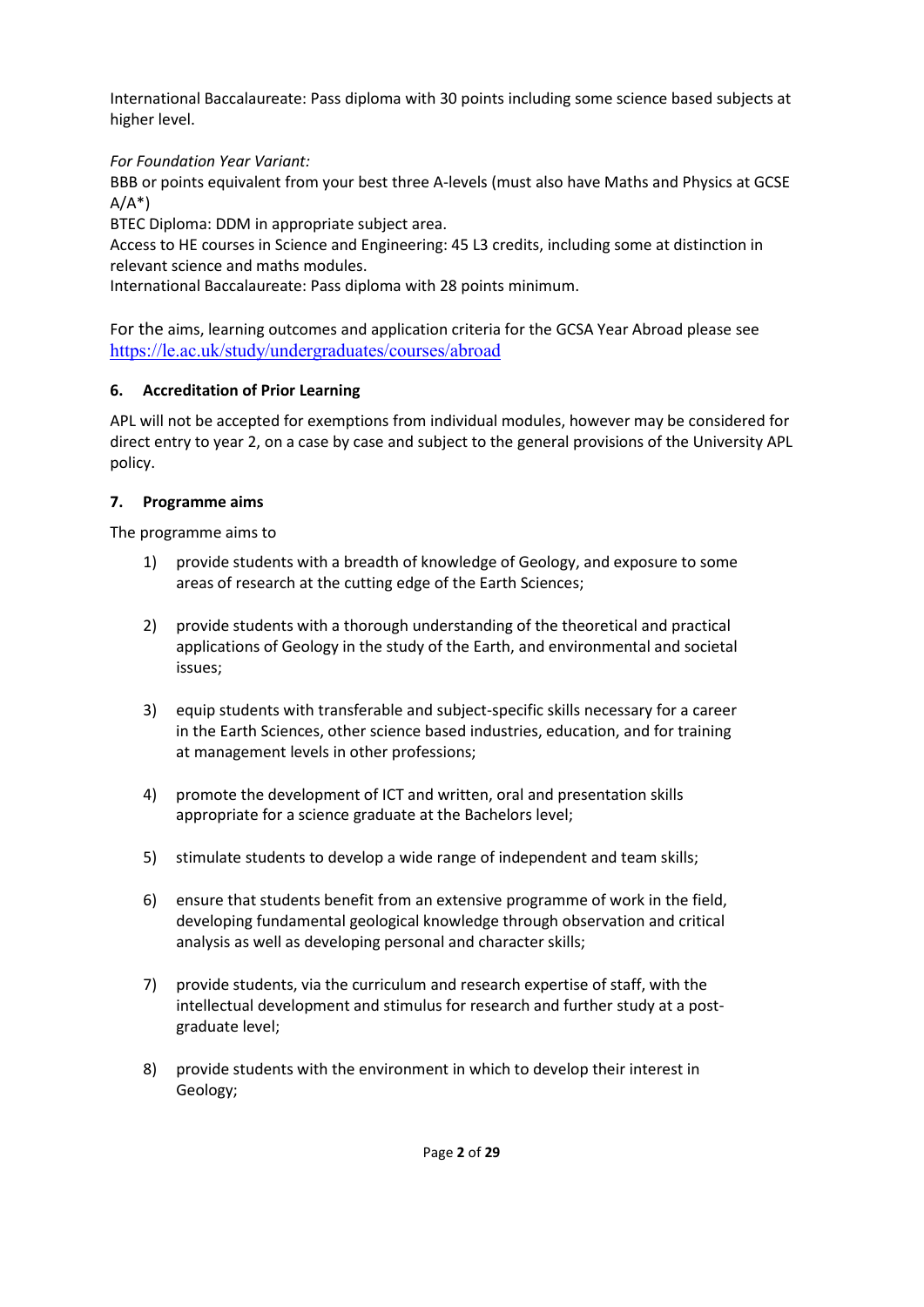9) enthuse and motivate all students to achieve their full potential in their degree course.

For Foundation Year variant, see Foundation Year Programme Specification

For the 'with a year abroad' variant only, these additional programme aims apply:

- Develop enhanced employability skills
- Experience living and learning in a different cultural environment
- Develop Global Citizenship competencies
- Build new social, academic and professional international networks

For the Year in Industry variant only, these additional programme aims apply:

- Prepare students for career and training opportunities which relates to their degree in both the private and public sectors, and voluntary organisations.
- Construct effective applications for placement opportunities
- Provide students the opportunity to recognise suitable plans for transitioning into the workplace

#### **8. Reference points used to inform the programme specification**

- QAA Benchmarking Statement
- Framework for Higher Education Qualifications (FHEQ)
- UK Quality Code for Higher Education
- University Learnin[g Strategy](https://www2.le.ac.uk/offices/sas2/quality/learnteach)
- [University Assessment Strategy](https://www2.le.ac.uk/offices/sas2/quality/learnteach)
- University of Leicester Periodic Developmental Review Report
- External Examiners' reports (annual)
- United Nations Education for Sustainable Development Goals
- Student Destinations Data

#### **9. Programme Outcomes**

Unless otherwise stated, programme outcomes apply to all awards specified in 1. Programme title(s).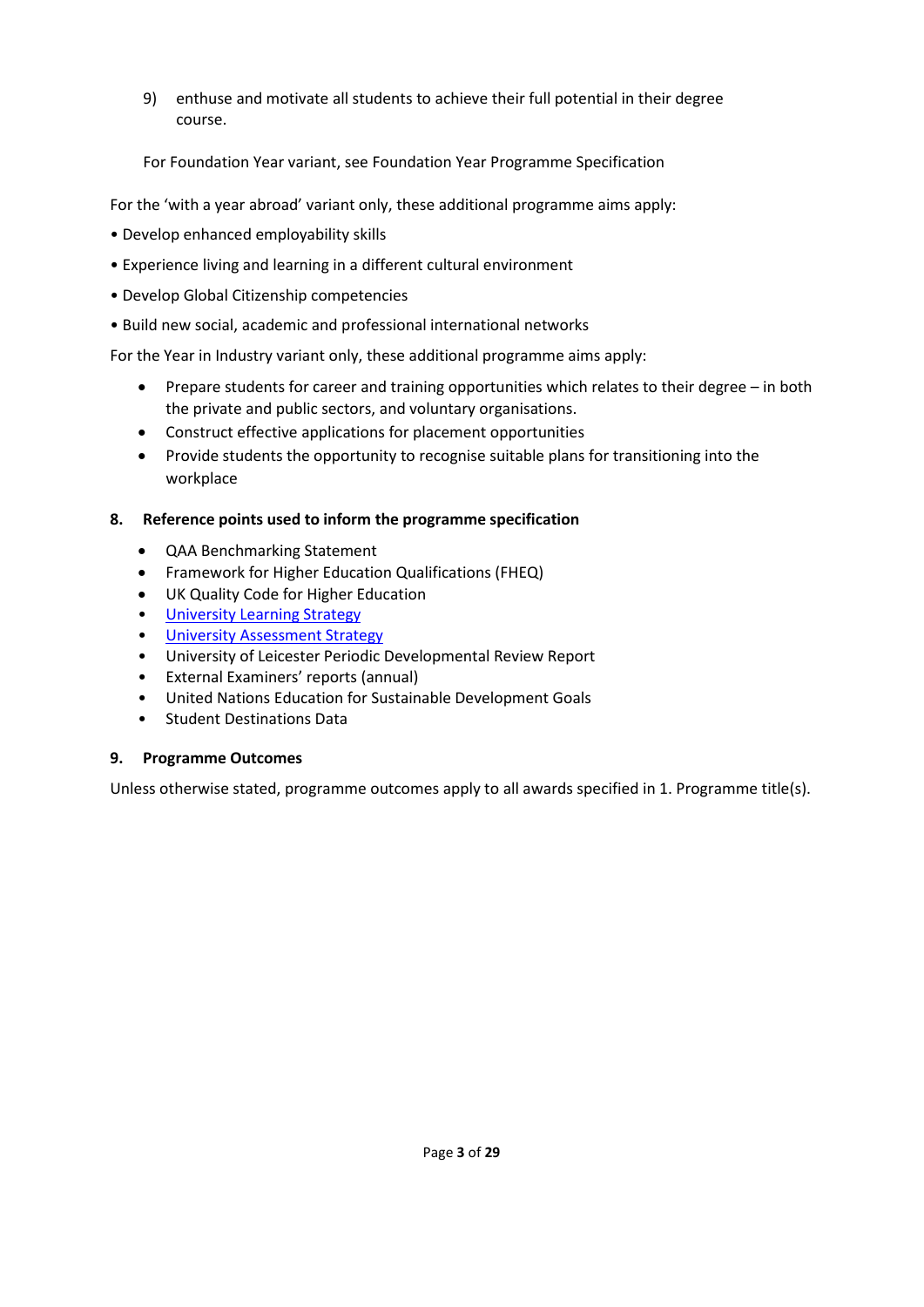## **Discipline specific knowledge and competencies**

i) Mastery of an appropriate body of knowledge

| <b>Intended Learning Outcomes</b>                                                                                                                                                                                                                                                                                          | <b>Teaching and Learning</b><br><b>Methods</b>                                                                                                                                                     | <b>How Demonstrated?</b>                                                                                                                                                                                                                                                       |
|----------------------------------------------------------------------------------------------------------------------------------------------------------------------------------------------------------------------------------------------------------------------------------------------------------------------------|----------------------------------------------------------------------------------------------------------------------------------------------------------------------------------------------------|--------------------------------------------------------------------------------------------------------------------------------------------------------------------------------------------------------------------------------------------------------------------------------|
| Discuss and explain the general<br>principles and techniques of<br>Geology, including the structure,<br>composition and evolution of the<br>Earth and its interrelationships with<br>the hydrosphere, cryosphere,<br>biosphere, and atmosphere and<br>the perturbations of these systems<br>by extraterrestrial influences | Lectures; Tutorials;<br>Practical classes;<br>Seminars; Field<br>Courses;<br>Demonstrations;<br>Example sheets;<br>Resource-based<br>learning;<br>Directed reading;<br>Problem-solving<br>classes. | Written and practical<br>examinations, including short-<br>answer and essay examinations;<br>Problem-based examinations;<br>Coursework; Module tests;<br>Essays; Assessment of field<br>reports and maps; Poster<br>presentations; Field notebooks;<br>Problem-based exercises |

| <b>Intended Learning</b><br><b>Outcomes</b>                                                                                                                                                         | <b>Teaching and Learning Methods</b>                                                                                                                             | <b>How Demonstrated?</b>                                                                                                                     |
|-----------------------------------------------------------------------------------------------------------------------------------------------------------------------------------------------------|------------------------------------------------------------------------------------------------------------------------------------------------------------------|----------------------------------------------------------------------------------------------------------------------------------------------|
| Describe, identify and<br>interpret a range of<br>geological materials in the<br>laboratory and field; select<br>appropriate techniques to<br>enable this; and explain<br>geological relationships. | Lectures; Tutorials; Practical<br>classes; Field Courses;<br>Demonstrations; Example sheets;<br>Resource-based learning;<br>Directed reading.                    | Written and practical<br>examinations, including short-<br>answer and essay examinations;<br>Problem-based examinations;<br>Field notebooks. |
| Examine, record and<br>interpret the geology (senso<br>lato) of a region via a range<br>of field-based techniques.                                                                                  | Lectures; Tutorials; Practical<br>classes; Field Courses;<br>Demonstrations; Independent<br>field work.                                                          | Practical examination; Report and<br>field notebook and map<br>assessment                                                                    |
| Explain geological time, rates<br>and fluxes, and the<br>techniques required to<br>determine them.                                                                                                  | Lectures, Tutorials, Practical<br>classes; Seminars; Field Courses;<br>Demonstrations; Example sheets;<br>Resource-based learning;<br>Directed reading; Problem- | Written and practical<br>examinations, including short-<br>answer and essay examinations;<br>Problem-based examinations.                     |
| Select geological knowledge<br>and data for modeling<br>purposes (for example, for<br>evaluation of scientific<br>hypotheses, for hazard<br>mitigation, or for resource<br>estimation).             | solving classes.<br>Lectures; Tutorials; Practical<br>classes; Field Courses;<br>Demonstrations.                                                                 | Written and practical<br>examinations, including short-<br>answer and essay examinations;<br>Problem-based examinations;<br>field notebooks. |

ii) Understanding and application of key concepts and techniques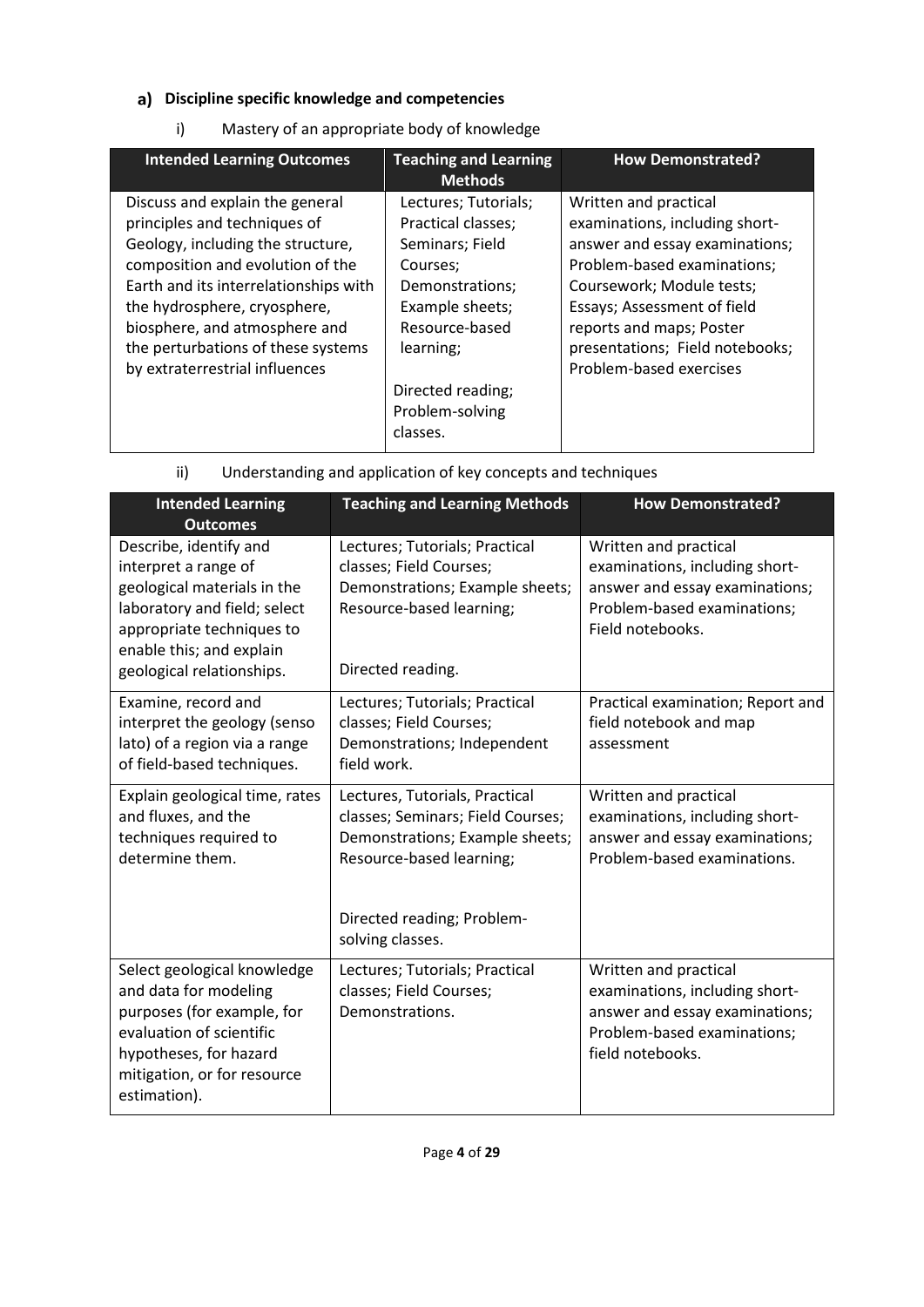| <b>Intended Learning</b><br><b>Outcomes</b>                                                                                    | <b>Teaching and Learning Methods</b>                     | <b>How Demonstrated?</b>                                                                             |
|--------------------------------------------------------------------------------------------------------------------------------|----------------------------------------------------------|------------------------------------------------------------------------------------------------------|
| Describe the importance of<br>geological materials<br>resources, their exploitation<br>and associated<br>environmental impact. | Lectures, practical classes,<br>tutorials, field courses | Exam and group work.                                                                                 |
| Demonstrate and apply<br>knowledge of safety<br>procedures in the field.                                                       | Field-based practical classes and<br>demonstrations      | Completion of risk assessments;<br>Demonstration and role play;<br>Application during Field Courses. |

## iii) Critical analysis of key issues

| Identify theories paradigms,<br>Lectures; Tutorials; Practical<br>Written and practical<br>concepts and principles;<br>classes; Field Courses;                                                                                                                | <b>Intended Learning</b><br><b>Outcomes</b> | <b>Teaching and Learning Methods</b> | <b>How Demonstrated?</b>                                                                        |
|---------------------------------------------------------------------------------------------------------------------------------------------------------------------------------------------------------------------------------------------------------------|---------------------------------------------|--------------------------------------|-------------------------------------------------------------------------------------------------|
| evaluate current geological<br>Resource-based learning;<br>paradigms; and evaluate<br>Coursework; Module tests;<br>environmental and societal<br>Essays; Tutorial discussions;<br>Directed reading.<br>aspects of the Earth's<br>Dissertations.<br>resources. | apply scientific principles to              | Demonstrations; Example sheets;      | examinations, including short-<br>answer and essay examinations;<br>Problem-based examinations; |

## iv) Clear and concise presentation of material

| <b>Intended Learning</b><br><b>Outcomes</b>                                                                                                                       | <b>Teaching and Learning Methods</b>                   | <b>How Demonstrated?</b>                                                                                                                          |
|-------------------------------------------------------------------------------------------------------------------------------------------------------------------|--------------------------------------------------------|---------------------------------------------------------------------------------------------------------------------------------------------------|
| Synthesise and interpret<br>results, in order to<br>effectively communicate (via<br>written, oral, graphical<br>means) data and ideas to a<br>range of audiences. | Tutorials; Group seminars;<br><b>Practical classes</b> | Essays, essay-based<br>examinations; independent<br>projects; contributions to tutorial<br>discussions; poster displays;<br>reports; group talks. |

### v) Critical appraisal of evidence with appropriate insight

| <b>Intended Learning</b><br><b>Outcomes</b>                                                                   | <b>Teaching and Learning Methods</b>                                                                                                 | <b>How Demonstrated?</b>                                                                |
|---------------------------------------------------------------------------------------------------------------|--------------------------------------------------------------------------------------------------------------------------------------|-----------------------------------------------------------------------------------------|
| Debate geological ideas.<br>Construct and test scientific<br>hypotheses and analyse<br>using geological data. | Lectures; Tutorials; Practical<br>classes; Seminars; Field Courses;<br>Demonstrations; Directed<br>reading; Problem-solving classes. | Essays; essay- and practical<br>examinations; reports;<br>presentations; Dissertations. |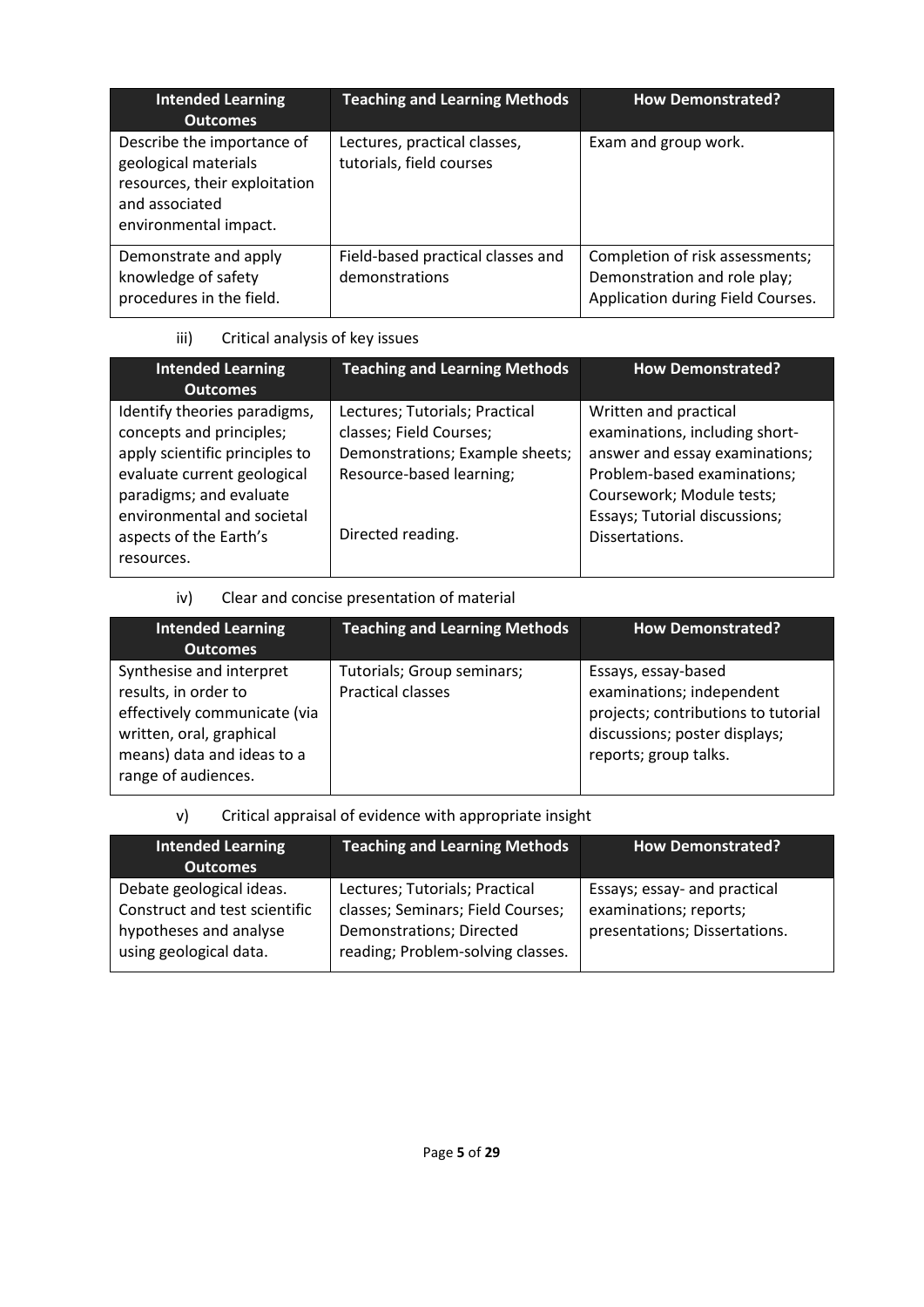vi) Other discipline specific competencies

| <b>Intended Learning</b><br><b>Outcomes</b>                                                                     | <b>Teaching and Learning Methods</b>                    | <b>How Demonstrated?</b>                                                    |
|-----------------------------------------------------------------------------------------------------------------|---------------------------------------------------------|-----------------------------------------------------------------------------|
| Conduct a range of field-<br>based studies (e.g. geological<br>mapping and recording of<br>field observations). | Field courses, practical classes<br>and demonstrations. | Report, field notebook, and<br>geological map. Practical<br>examinations    |
| Develop responsibility for<br>the immediate working<br>environment.                                             | Field-based classes and projects.                       | Staff-monitoring of hazard<br>assessment forms. Assessment of<br>fieldwork. |
| Describe risks for hazard<br>assessment for field-based<br>work. Identify safe practice.                        | Field-based classes and projects.                       | Staff-monitoring of hazard<br>assessment forms. Assessment of<br>fieldwork. |
| Explain the geological<br>structure and history of an<br>area.                                                  | Field classes, lectures, practical<br>classes           | Independent field project report.                                           |

## **b)** Transferable skills

i) Oral communication

| <b>Intended Learning</b><br><b>Outcomes</b>                                                                                       | <b>Teaching and Learning Methods</b>                                           | <b>How Demonstrated?</b>                        |
|-----------------------------------------------------------------------------------------------------------------------------------|--------------------------------------------------------------------------------|-------------------------------------------------|
| Present geological data and<br>theories using appropriate<br>methods.                                                             | Tutorials; Group<br>seminars/discussions; field-based<br>presentations.        | Oral presentations in tutorials<br>and classes. |
| Discuss and review<br>geological topics in tutorial<br>and other group discussions,<br>and respond effectively to<br>questioning. | <b>Tutorials; Group</b><br>seminars/discussions; field-based<br>presentations. | Oral presentations in tutorials<br>and classes  |

ii) Written communication

| <b>Intended Learning</b><br><b>Outcomes</b>                                                                                                | <b>Teaching and Learning Methods</b>                                         | <b>How Demonstrated?</b>                                             |
|--------------------------------------------------------------------------------------------------------------------------------------------|------------------------------------------------------------------------------|----------------------------------------------------------------------|
| Communicate effectively and<br>appropriately in a variety of<br>written formats including<br>essays, reports, projects, CVs<br>and posters | Tutorials, demonstrations and<br>guidance notes                              | Assessed essays, reports, poster<br>displays, and examinations       |
| Draw and describe geological<br>features, specimens and thin<br>sections.                                                                  | Practical classes, demonstrations,<br>fieldwork, independent project<br>work | Field notebooks; assessed<br>practical folders; assessed<br>reports. |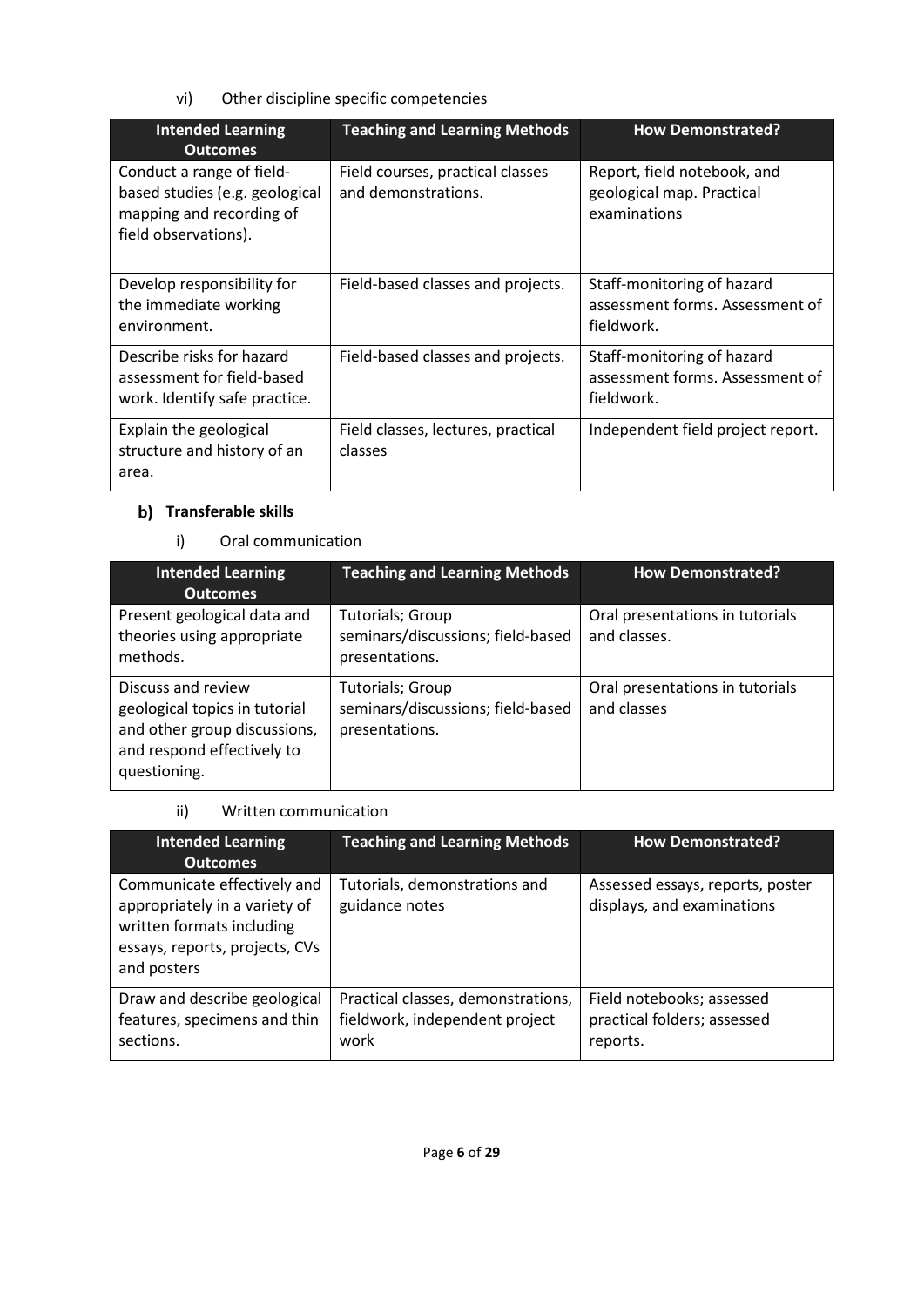## iii) Information technology

| <b>Intended Learning</b><br><b>Outcomes</b>                                                                                                           | <b>Teaching and Learning Methods</b>                                                                            | <b>How Demonstrated?</b>                                                                 |
|-------------------------------------------------------------------------------------------------------------------------------------------------------|-----------------------------------------------------------------------------------------------------------------|------------------------------------------------------------------------------------------|
| Use spreadsheets or other<br>software to enter,<br>manipulate and display<br>numerical data.                                                          | Subject-embedded exercises.<br>Tutorials.                                                                       | Assessed report; practical<br>assignments.                                               |
| Use appropriate software<br>packages to prepare written<br>reports, essays,<br>dissertations, posters and<br>presentations (e.g. Word,<br>PowerPoint) | Report-writing for tutorials;<br>subject-embedded exercises;<br>presentation to tutorial groups<br>and classes. | Assessed report; tutorial and<br>practical assignments;<br>independent work assignments. |
| Critically review information<br>from electronic sources.                                                                                             | Tutorial and class supported<br>information retrieval for projects,<br>essays, reports and dissertations.       | Assessed report; tutorial;<br>practical assignments and<br>independent work assignments  |

iv) Numeracy

| <b>Intended Learning</b><br><b>Outcomes</b>                                                                               | <b>Teaching and Learning Methods</b>                                       | <b>How Demonstrated?</b>                                                                                                                                                |
|---------------------------------------------------------------------------------------------------------------------------|----------------------------------------------------------------------------|-------------------------------------------------------------------------------------------------------------------------------------------------------------------------|
| Select appropriate<br>numerical, statistical and<br>graphical methods to explain<br>and interpret geological<br>concepts. | Introduced in the first year<br>within practical classes and<br>tutorials. | Mid-semester progress tests and<br>as components within subject<br>specific modules throughout the<br>three years of study; feedback on<br>practical class assignments. |

#### v) Team working

| <b>Intended Learning</b><br><b>Outcomes</b>                                                         | <b>Teaching and Learning Methods</b>                                                      | <b>How Demonstrated?</b>                                                       |
|-----------------------------------------------------------------------------------------------------|-------------------------------------------------------------------------------------------|--------------------------------------------------------------------------------|
| Organize and work<br>effectively within a team,<br>and evaluate performance of<br>self and of team. | Tutorials, seminars, practical<br>classes, project work, and field-<br>based discussions. | Tutorial-based assessments;<br>assessed practical work, and<br>team fieldwork. |
| Identify self and team goals<br>and responsibilities for team<br>working.                           | As above                                                                                  | As above                                                                       |

### vi) Problem solving

| <b>Intended Learning</b><br><b>Outcomes</b>                        | <b>Teaching and Learning Methods</b>                                         | <b>How Demonstrated?</b>                                             |
|--------------------------------------------------------------------|------------------------------------------------------------------------------|----------------------------------------------------------------------|
| Solve numerical, spatial,<br>temporal and geometrical<br>problems. | Lectures, tutorials, practical and<br>field classes, group work,<br>projects | Assessment of field notebooks,<br>practical class work, project work |
| Solve problems with<br>incomplete or contradictory<br>information. | As above                                                                     | As above                                                             |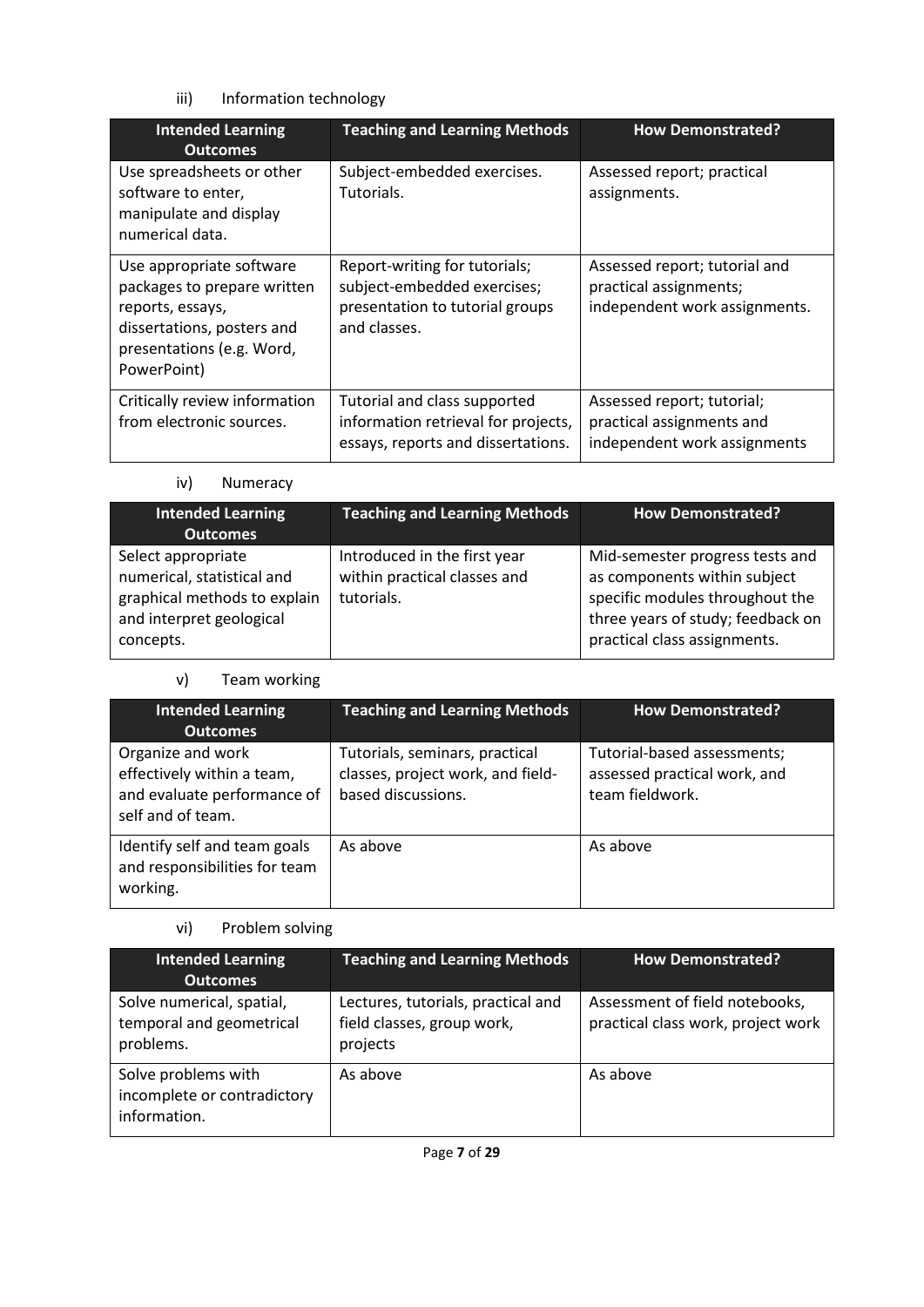## vii) Information handling

| <b>Intended Learning</b><br><b>Outcomes</b>                                                             | <b>Teaching and Learning Methods</b>                                                                | <b>How Demonstrated?</b>               |
|---------------------------------------------------------------------------------------------------------|-----------------------------------------------------------------------------------------------------|----------------------------------------|
| Effectively search for, gather<br>and utilise information<br>relevant to geological<br>problem solving. | Lectures, tutorials, practicals,<br>study skills within tutorials, field<br>and lab-based projects. | Tutorial assignments, project<br>work. |

### viii) Skills for lifelong learning

| <b>Intended Learning</b><br><b>Outcomes</b>                             | <b>Teaching and Learning Methods</b>                            | <b>How Demonstrated?</b>         |
|-------------------------------------------------------------------------|-----------------------------------------------------------------|----------------------------------|
| Demonstrate intellectual                                                | All of the above, and particularly                              | Assessed independent work.       |
| independence.                                                           | independent project work.                                       | Coursework within modules        |
| Develop and implement a<br>personal plan of work to<br>meet a deadline. | All of the above, and particularly<br>independent project work. | Assessed independent work.       |
| Identify targets for personal,                                          | All of the above, and particularly                              | Assessed independent work.       |
| career and academic                                                     | independent project work and in                                 | Successful Placement for Year in |
| development.                                                            | tutorials                                                       | Industry students.               |

## **For Year in Industry students (only)**

| <b>Intended Learning Outcomes</b>                                                         | <b>Teaching and Learning Methods</b>                                                                                      | <b>How Demonstrated</b>                                             |  |  |  |  |
|-------------------------------------------------------------------------------------------|---------------------------------------------------------------------------------------------------------------------------|---------------------------------------------------------------------|--|--|--|--|
|                                                                                           | Placement Preparation 1 and 2                                                                                             |                                                                     |  |  |  |  |
| 1. Select appropriate<br>resources for<br>researching/securing<br>placement opportunities | Students are provided with<br>dedicated and timetabled<br>sessions to prepare to search and<br>secure a year in industry. | Formative module feedback<br>through session tasks and<br>exercises |  |  |  |  |
|                                                                                           | Problem solving classes,<br>Masterclasses, Career<br>development programmes,<br>Independent research.                     |                                                                     |  |  |  |  |
| 2. Explain the process for<br>applying for and securing<br>a relevant placement           | Students are provided with<br>dedicated and timetabled<br>sessions to prepare to search and<br>secure a year in industry. | Formative module feedback<br>through session tasks and<br>exercises |  |  |  |  |
|                                                                                           | Problem solving classes,<br>Masterclasses, Career<br>development programmes,<br>Independent research.                     |                                                                     |  |  |  |  |
| 3. Construct effective<br>applications for<br>placement opportunities                     | Students are provided with<br>dedicated and timetabled                                                                    | Formative module feedback<br>through session tasks and<br>exercises |  |  |  |  |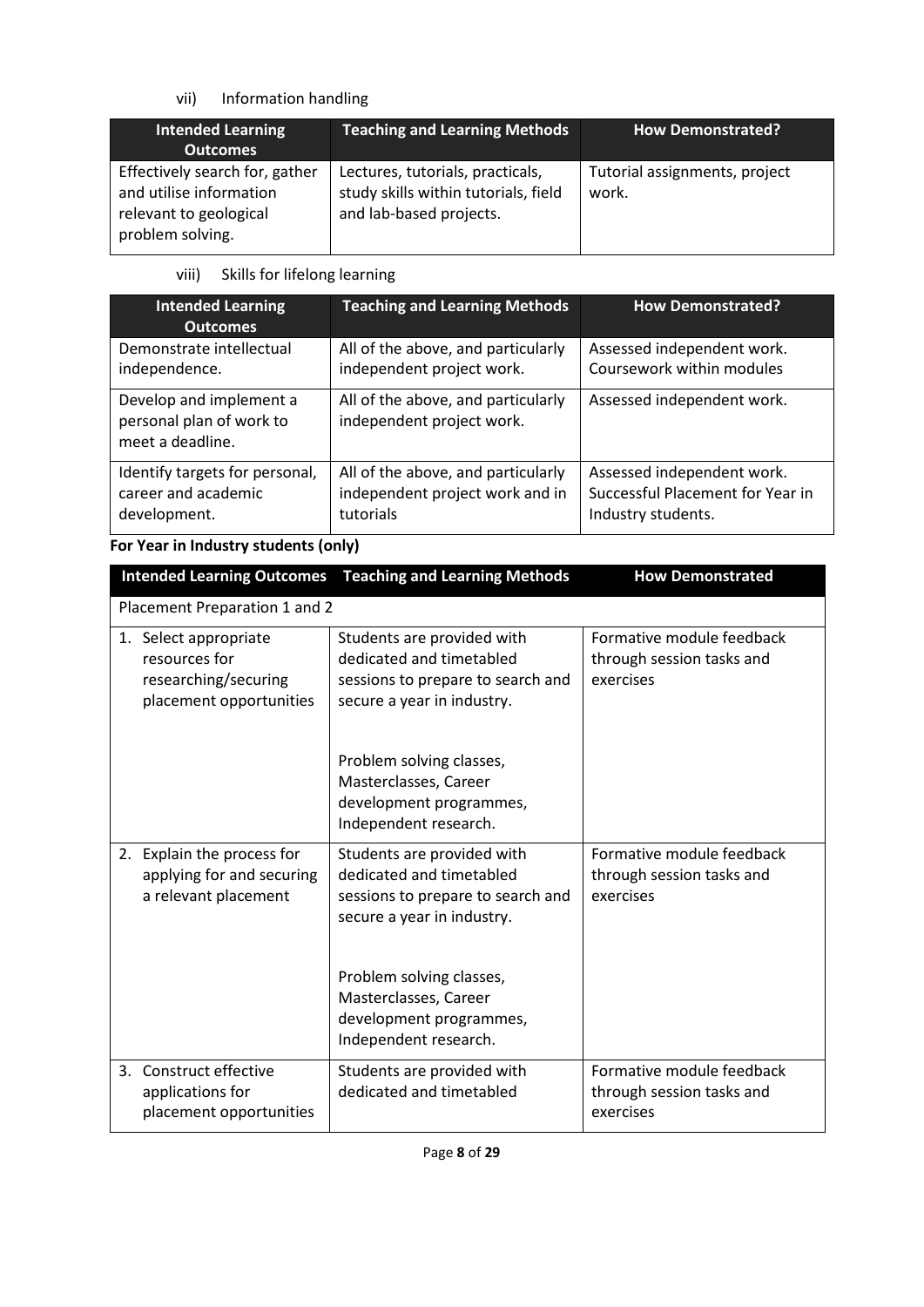|                                                                                                                                                                                                                        | sessions to prepare to search and<br>secure a year in industry.<br>Problem solving classes,<br>Masterclasses, Career<br>development programmes,<br>Independent research.                                                           |                                                                                                                                                                                                                                                                                                                                                                                                                                                                                                                                                                                                 |
|------------------------------------------------------------------------------------------------------------------------------------------------------------------------------------------------------------------------|------------------------------------------------------------------------------------------------------------------------------------------------------------------------------------------------------------------------------------|-------------------------------------------------------------------------------------------------------------------------------------------------------------------------------------------------------------------------------------------------------------------------------------------------------------------------------------------------------------------------------------------------------------------------------------------------------------------------------------------------------------------------------------------------------------------------------------------------|
| 4. Recognise suitable plans<br>for transitioning into a<br>placement                                                                                                                                                   | Students are provided with<br>dedicated and timetabled<br>sessions to prepare to search and<br>secure a year in industry.<br>Problem solving classes,<br>Masterclasses, Career<br>development programmes,<br>Independent research. | Formative module feedback<br>through session tasks and<br>exercises                                                                                                                                                                                                                                                                                                                                                                                                                                                                                                                             |
| On Placement                                                                                                                                                                                                           |                                                                                                                                                                                                                                    |                                                                                                                                                                                                                                                                                                                                                                                                                                                                                                                                                                                                 |
| 1. Apply the theoretical and<br>practical aspects of the<br>material studied at the<br>University and<br>demonstrate the<br>personal and professional<br>skills necessary for your<br>role within the<br>organisation. | Students undertake a minimum<br>of 9 months experience in the<br>workplace.<br>Project supervision, independent<br>research                                                                                                        | <b>Completion of Monthly</b><br>Reflective Journals to record<br>skills development, major<br>achievements, key areas of<br>work, learning points and<br>challenges overcome.<br>Assessed by a Placement<br>Portfolio, comprising of a<br>Reflective Summary,<br>Professional Development Plan,<br>and Updated CV (excluded from<br>word count) to formally assess<br>on a pass or fail basis.<br>Formative feedback during a<br>Placement Visit (in person or via<br>Skype) from Placement Provider<br>and Placement Tutor regarding<br>reflection on skills<br>development, areas of strength |
| 2. Compose a Professional                                                                                                                                                                                              | Students undertake a minimum                                                                                                                                                                                                       | and weakness and contribution<br>to the workplace.<br><b>Completion of Monthly</b>                                                                                                                                                                                                                                                                                                                                                                                                                                                                                                              |
| Development Plan<br>considering your                                                                                                                                                                                   | of 9 months experience in the<br>workplace.                                                                                                                                                                                        | Reflective Journals to record<br>skills development, major                                                                                                                                                                                                                                                                                                                                                                                                                                                                                                                                      |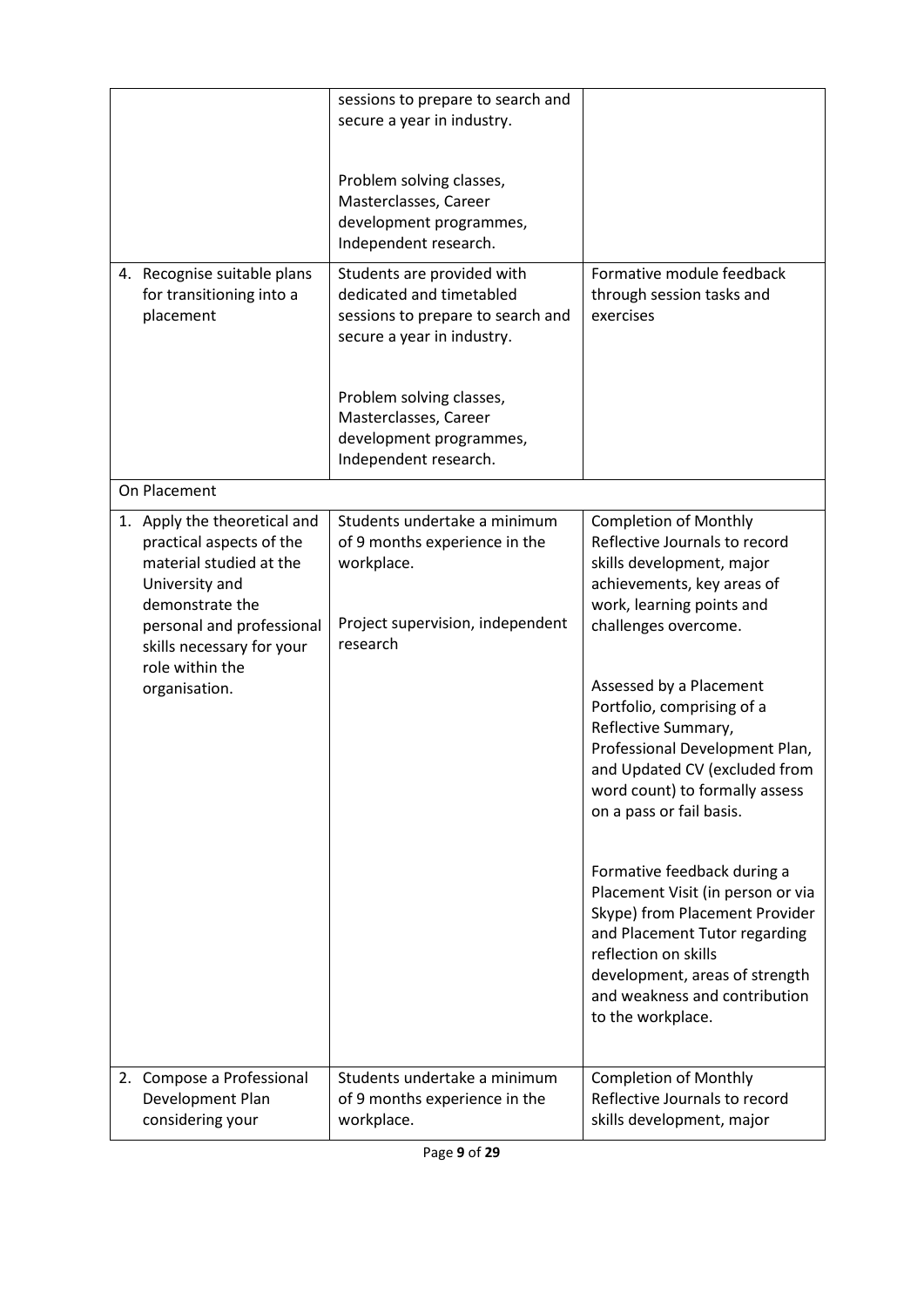| strengths, development<br>areas and motivations for<br>your next step                                                                                      | Project supervision, independent<br>research                                                                                | achievements, key areas of<br>work, learning points and<br>challenges overcome.                                                                                                                                                                     |
|------------------------------------------------------------------------------------------------------------------------------------------------------------|-----------------------------------------------------------------------------------------------------------------------------|-----------------------------------------------------------------------------------------------------------------------------------------------------------------------------------------------------------------------------------------------------|
|                                                                                                                                                            |                                                                                                                             | Assessed by a Placement<br>Portfolio, comprising of a<br>Reflective Summary,<br>Professional Development Plan,<br>and Updated CV (excluded from<br>word count) to formally assess<br>on a pass or fail basis.                                       |
|                                                                                                                                                            |                                                                                                                             | Formative feedback during a<br>Placement Visit (in person or via<br>Skype) from Placement Provider<br>and Placement Tutor regarding<br>reflection on skills<br>development, areas of strength<br>and weakness and contribution<br>to the workplace. |
| 3. Modify your CV to<br>include the skills and<br>experience you have<br>gained through your<br>significant experience<br>gained in the past 12<br>months. | Students undertake a minimum<br>of 9 months experience in the<br>workplace.<br>Project supervision, independent<br>research | <b>Completion of Monthly</b><br>Reflective Journals to record<br>skills development, major<br>achievements, key areas of<br>work, learning points and<br>challenges overcome.                                                                       |
|                                                                                                                                                            |                                                                                                                             | Assessed by a Placement<br>Portfolio, comprising of a<br>Reflective Summary,<br>Professional Development Plan,<br>and Updated CV (excluded from<br>word count) to formally assess<br>on a pass or fail basis.                                       |
|                                                                                                                                                            |                                                                                                                             | Formative feedback during a<br>Placement Visit (in person or via<br>Skype) from Placement Provider<br>and Placement Tutor regarding<br>reflection on skills<br>development, areas of strength<br>and weakness and contribution<br>to the workplace. |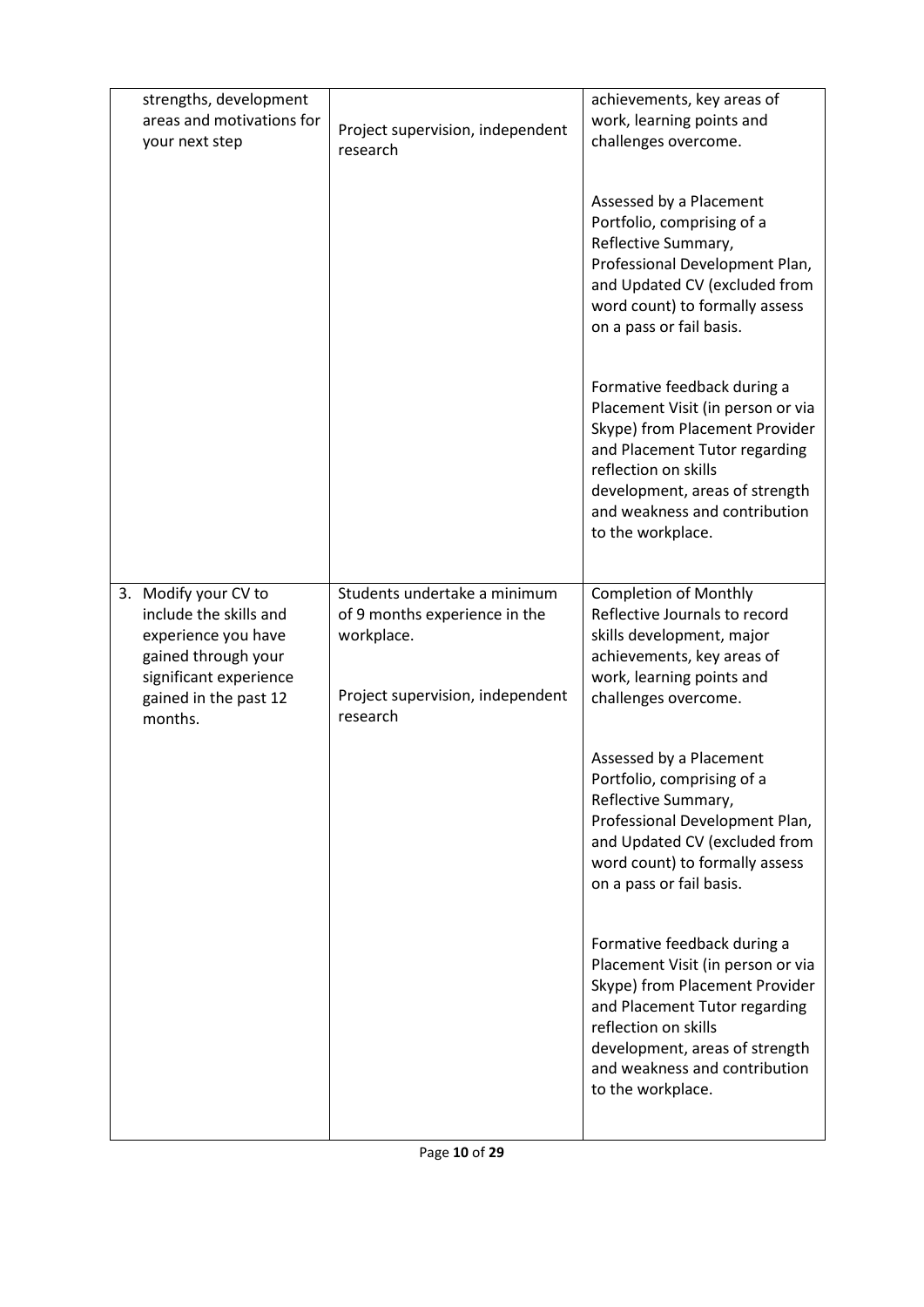| <b>Intended Learning Outcomes</b> |                                                                                                                                                                        | <b>Teaching and Learning</b><br><b>Methods</b>                                                                      |                                                                                                 |
|-----------------------------------|------------------------------------------------------------------------------------------------------------------------------------------------------------------------|---------------------------------------------------------------------------------------------------------------------|-------------------------------------------------------------------------------------------------|
|                                   | On completion of the year abroad students can be expected to:                                                                                                          |                                                                                                                     |                                                                                                 |
| 1 <sub>1</sub>                    | Reflect on skills learned and<br>knowledge gained and explain<br>how these may contribute to<br>future academic development.                                           | Global Success toolkit (including<br>written guidance and workshops<br>to be delivered in partnership<br>with CDS). | <b>Updated Curriculum Vitae</b><br>(not formally assessed).                                     |
| 2.                                | Demonstrate improved<br>professional communication,<br>presentation and interpersonal<br>skills, networking skills and, if<br>relevant, skills in another<br>language. | Experience of living and studying<br>overseas.                                                                      | Seminar presentations and<br>contributions to tutorials<br>duringfinal year of study at<br>UoL. |
| 3.                                | Demonstrate a range of self-<br>management and life-long<br>learning skills including time<br>management, adaptability,<br>confidence, independence and<br>enterprise. | Experience of studying in an<br>overseas institution.                                                               | Assessments<br>undertakenoverseas.                                                              |

#### **10. Progression points**

This programme follows the standard Scheme of Progression set out i[n Senate Regulations](http://www.le.ac.uk/senate-regulations) – see the version of Senate Regulation 5 governing undergraduate programmes relevant to the year of entry.

In cases where a student has failed to meet a requirement to progress he or she will be required to withdraw from the course

For Foundation Year Variant:

Progression from Year 0 to year 1: In cases where a student has failed to meet a requirement to progress he or she will be required to withdraw from the course. Students will be required to pass Foundation Year in order to progress to Year 1 with an average module mark of at least 60%. Students are required to have a mark of at least 60% in NS0031 and NS0032 to progress onto the BSc Geology.

### **Progression onto a year in industry**

The progression criteria for a 'year in industry' programme is to meet the requirements needed to progress to the next level of study as outlined in the University's Senate 5 Regulations.

Where a degree programme has a requirement from a Professional or Statutory Body (PSRB) for academic attainment for students undertake a year in industry are exempt from the proposed new progression criteria and will continue to uphold existing progression criteria.

A Placement Student will revert back to the degree without Year in Industry if:

- 1. They fail to secure a year in industry role.
- 2. They fail to pass the assessment related to the year in industry.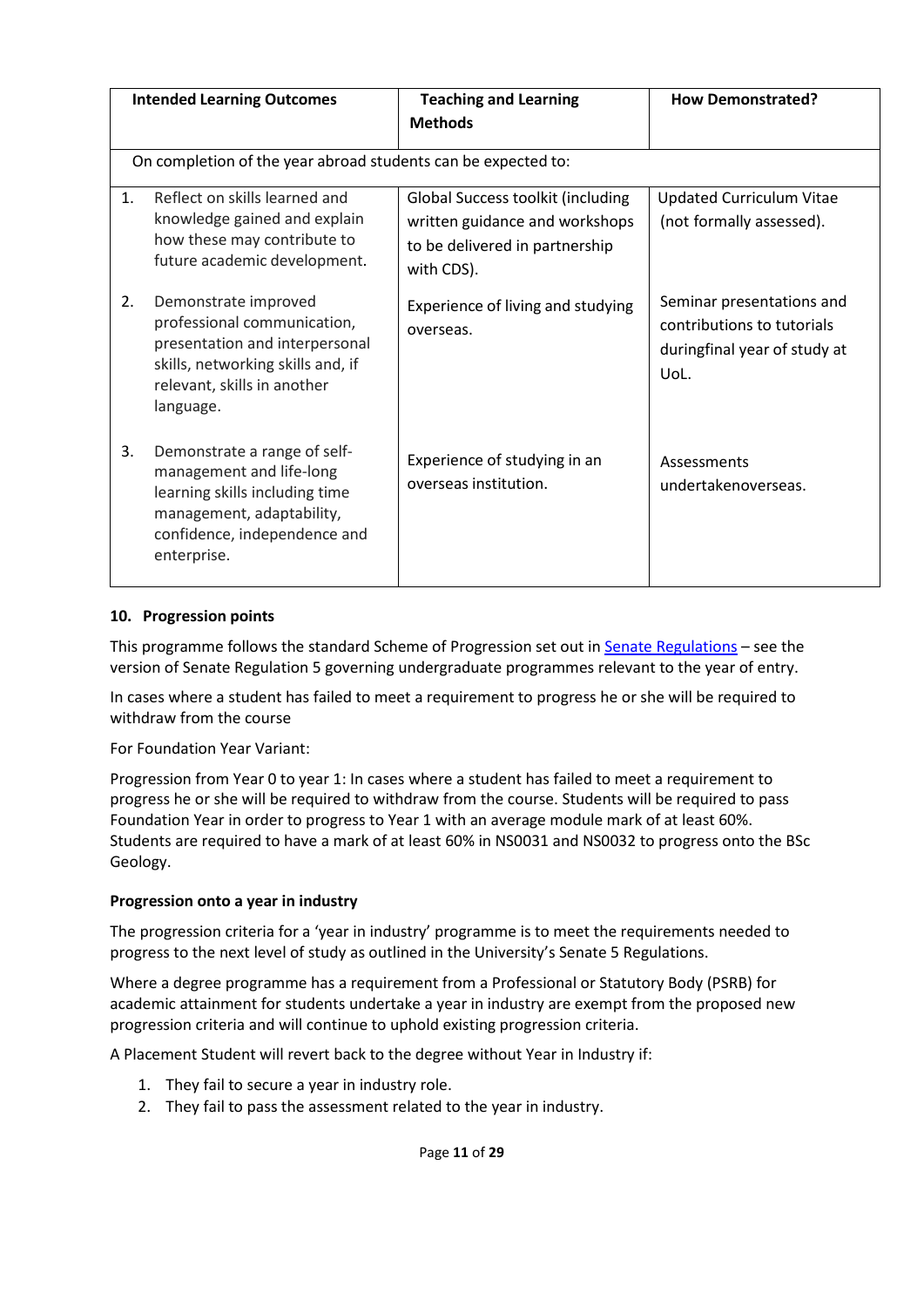- 3. The year in industry ends early due to the behaviour of the Placement Student not being in accordance with the University's Regulations for Students, Student Responsibilities. The Placement Student will need to suspend for the remainder of the academic year. To prevent such an incident from happening, processes are in place to identify any possible issues or concerns early in the year in industry role. This includes a start check, regular communications, visits to the workplace (physical and/or virtual) and evaluation. Communication and contact between the Placement Student, Placement Provider and University provides support should issues arise.
- 4. They discontinue their Year in Industry. A student can return to their campus-based studies no later than the end of teaching week 2 at the start of the academic year should they decide to discontinue their Year in Industry they should complete a Course Transfer From. If a Placement Student decides to discontinue their Year in Industry after this point they will need to suspend their studies for the remainder of the academic year.

Nine months is the minimum time required for a year in industry to be formally recognised. If the year in industry is terminated earlier than 9 months as a result of event outside of the Placement Students control (for example redundancy, or company liquidation), the following process will be adopted:

- 1. If the Placement Student has completed  $1-6$  months, they will be supported to search for another placement to take them up to the 9 months required for the year in industry to be formally recognised. If the Placement Student does not find a placement to meet this criteria they will be required to suspend and transferred onto the degree without Year in Industry.
- 2. If the Placement Student has completed 7-8 months, they will be supported to search for another placement to take them up to the 9 months required for the year in industry to be formally recognised. If the Placement Student cannot source an additional placement to take them to 9 months, assessments related to the year in industry will be set for the student to make it possible for the individual learning objectives for the year in industry to be met. This will allow the Year in Industry to be recognised in the degree certificate.
- 3. A Placement Student will not be permitted to undertake a placement which runs across two academic years.

## **Course transfers**

Course transfers may be considered at the end of year 1.

### **Progression onto a year abroad**

Students need to achieve a credit-weighted average of 55% in the second year of their degree programme, and be carrying no failed modules, in order to progress to the year abroad. Students with mitigating circumstances may request that their circumstances be taken into consideration. The final determination should be made by the relevantBoard of Examiners.

A Student will revert back to the without a year abroad variant of the programme if:

- 1. They pass less than 50% of the equivalent of 120 UoL credits.
- 2. They pass between 50 and 80% of the equivalent of 120 UoL credits and do not pass a resit.
- 3. The year abroad ends early due to the behaviour of the Student not being in accordance with the University's Regulations for Students, Student Responsibilities.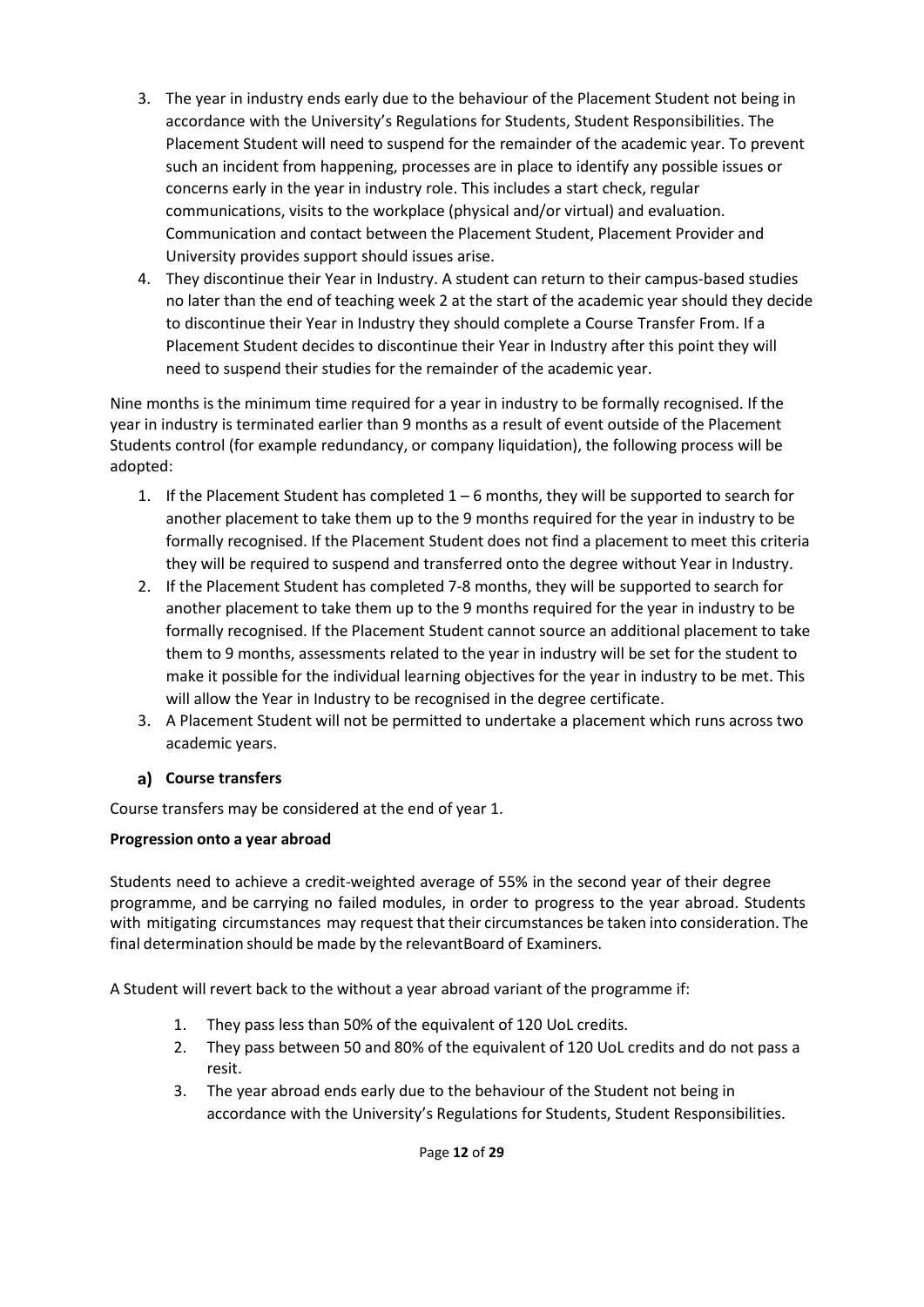The Student will need to suspend for the remainder of the academic year. To prevent such an incident from happening, processes are in place to identify any possible issues or concerns during the risk assessment process, and via monitoringchecks during the year abroad. Communication and contact between the Student, the host university and UoL will ensure support is provided should issues arise.

4. The student discontinues their year abroad. A student may return to their campusbased studies no later than the end of teaching week 2 at the start of the academic year should they decide to discontinue their year abroad, and should complete a Course Transfer Form. If a student discontinues their year abroad after the end of teaching week 2 at Leicester and before the end of their first semester abroad, they will be required to suspend their studies for the remainder of the academic yearand transfer to the standard variant of their degree.

Where a student successfully completes the first semester of their year abroad, but discontinues their placement prior to completion of the full academic year for any reason, consideration may be given to the awarding of a 'witha semester abroad' degree programme, as set out below:

- If a Student completes the first semester of their year abroad and subsequently discontinues prior to the end of their second semester, they will be required to suspend their studies for the remainder of the academic year, but will be deemed to have met the requirements to transfer to a 'with a semesterabroad' variant of their degree programme if they have passed the equivalent of 48 UoL credits.
- If the student has passed between 30 and 48 UoL credits, they may undertake resit opportunitiesoffered by the host university where possible.
- If the student is not able to undertake resit assessments via their host university, fails resits, or passesfewer than the equivalent of 30 UoL credits, they will revert to the standard variant of their degree.

### **11. Criteria for award and classification**

This programme follows the standard scheme of undergraduate award and classification set out in [Senate Regulations](http://www.le.ac.uk/senate-regulations) – see the version of *Senate Regulation 5 governing undergraduate programmes* relevant to the year of entry.

### **12. Special features**

Residential field courses Group problem solving Student centered learning – small-group tutorials Field-based project Accessible, extensive mineral, rock and fossils undergraduate teaching collections Department-based specialist careers advisors

#### **Placements**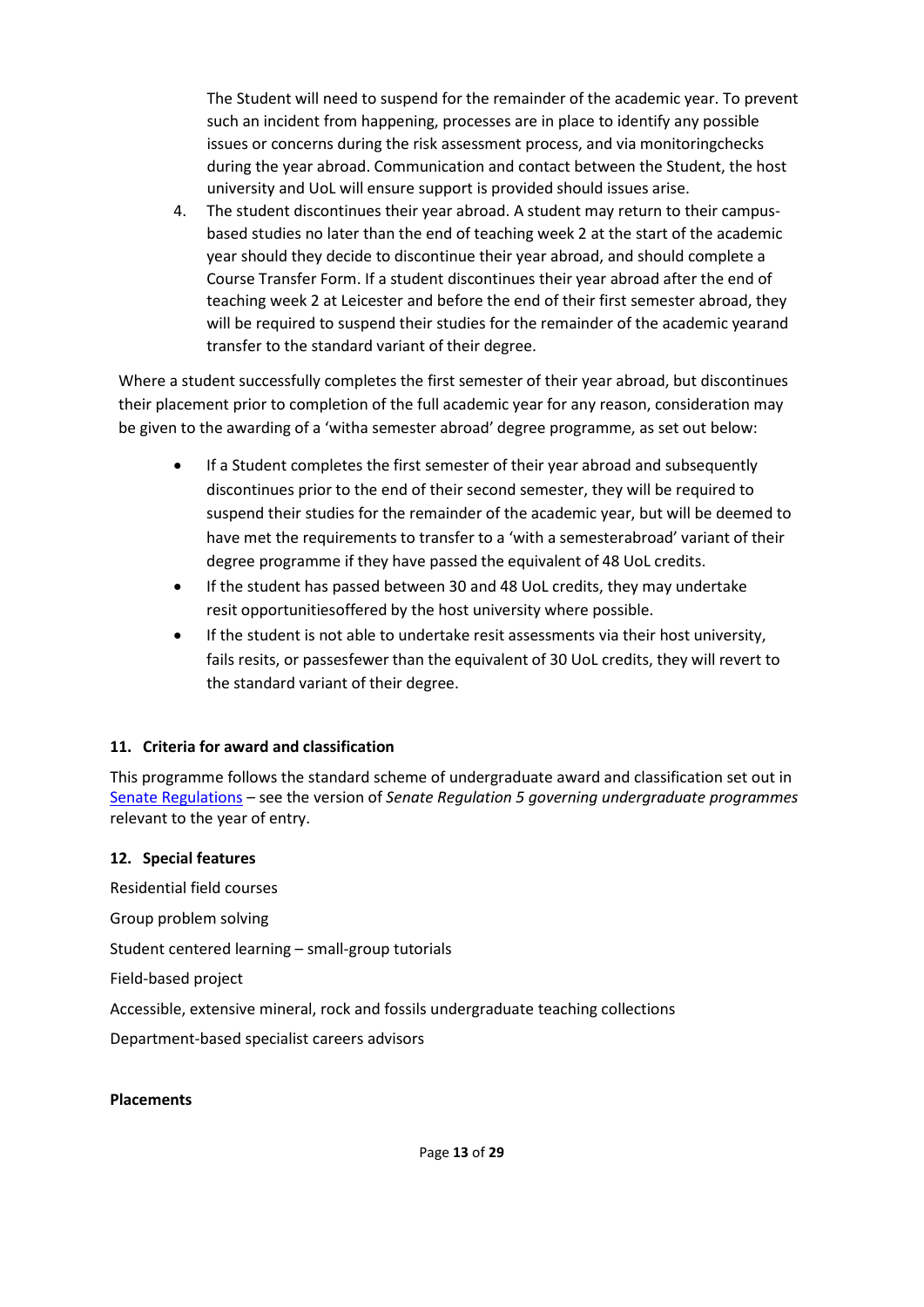It is the student's responsibility to secure a year in industry role. Students should attend Placement Preparation modules, additional support workshops and 1-2-1 appointments with the Career Development Service. Employer led activities provide a platform for students to engage with organisations who are recruiting students for year in industry roles.

When a Placement Student starts a year in industry, they will be required to complete health and safety documents and confirm they have completed a formal induction process no later than the 2nd week of placement. A Placement Student on the Year in Industry variant will also gain from being able to:

- 1. Apply the theoretical and practical aspects of the material studied at the University and demonstrate the personal and professional skills necessary for your role within the organisation.
- 2. Compose a Professional Development Plan considering your strengths, development areas and motivations for your next step
- 3. Modify your CV to include the skills and experience you have gained through your significant experience gained in the past 12 months

### **Year Abroad**

It is the student's responsibility to apply for a year abroad, and to comply in full with the preparation process, whichincludes

- Attendance at the 'What's next?' talk, delivered in February
- Attendance at pre-departure talks/events
- Compliance with the risk assessment process

Students will be offered additional pre-departure workshops on intercultural competence, and post-placementworkshops on employability.

## **13. Indications of programme quality**

Accreditation by the Geological Society of London

The research interests of the staff strongly inform the teaching programme

Quotes from recent External Examiners:

'The department is excellent and deserves its reputation as one of the leading centres of geoscience teaching/research in Europe.'

'These are high quality programmes delivered by an approachable and dedicated staff team. Further, your students really appreciate the Department and indicated that they have had a very enjoyable and satisfying learning experience. The field programme is comprehensive and to be commended.'

'The department operates under the highest academic standards. An excellent range of courses is offered and these are evidently taught with great enthusiasm and authority. Staff are at all times approachable and accessible and there is an enviably professional and friendly atmosphere in the department.'

'The department offers a very good mix of classroom, fieldwork and independent learning opportunities and student feedback to us showed that this was appreciated by the students.'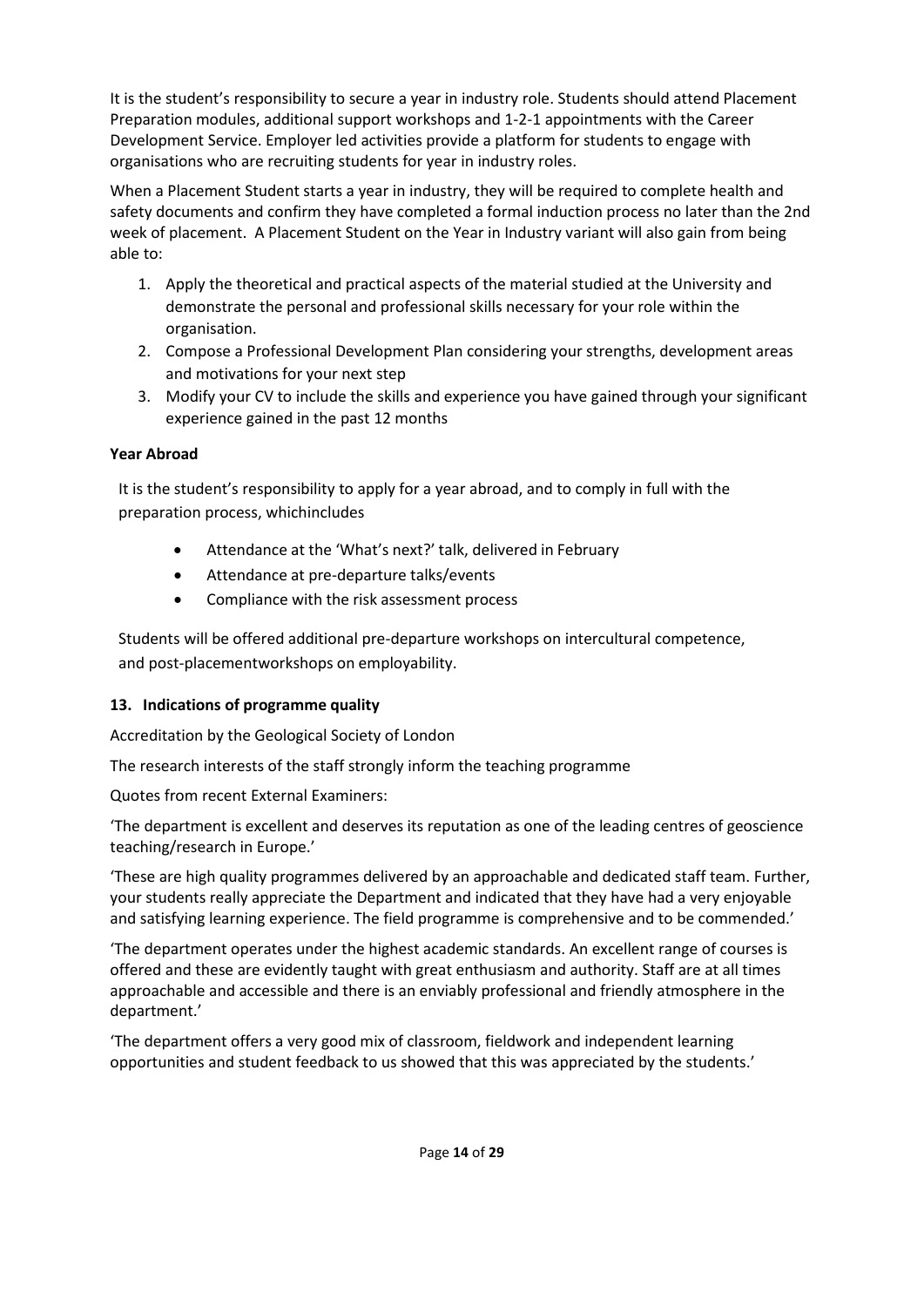### **14. External Examiner(s) reports**

The details of the External Examiner(s) for this programme and the most recent External Examiners' reports for this programme can be found at **[exampapers@Leicester](https://exampapers.le.ac.uk/)** [log-in required]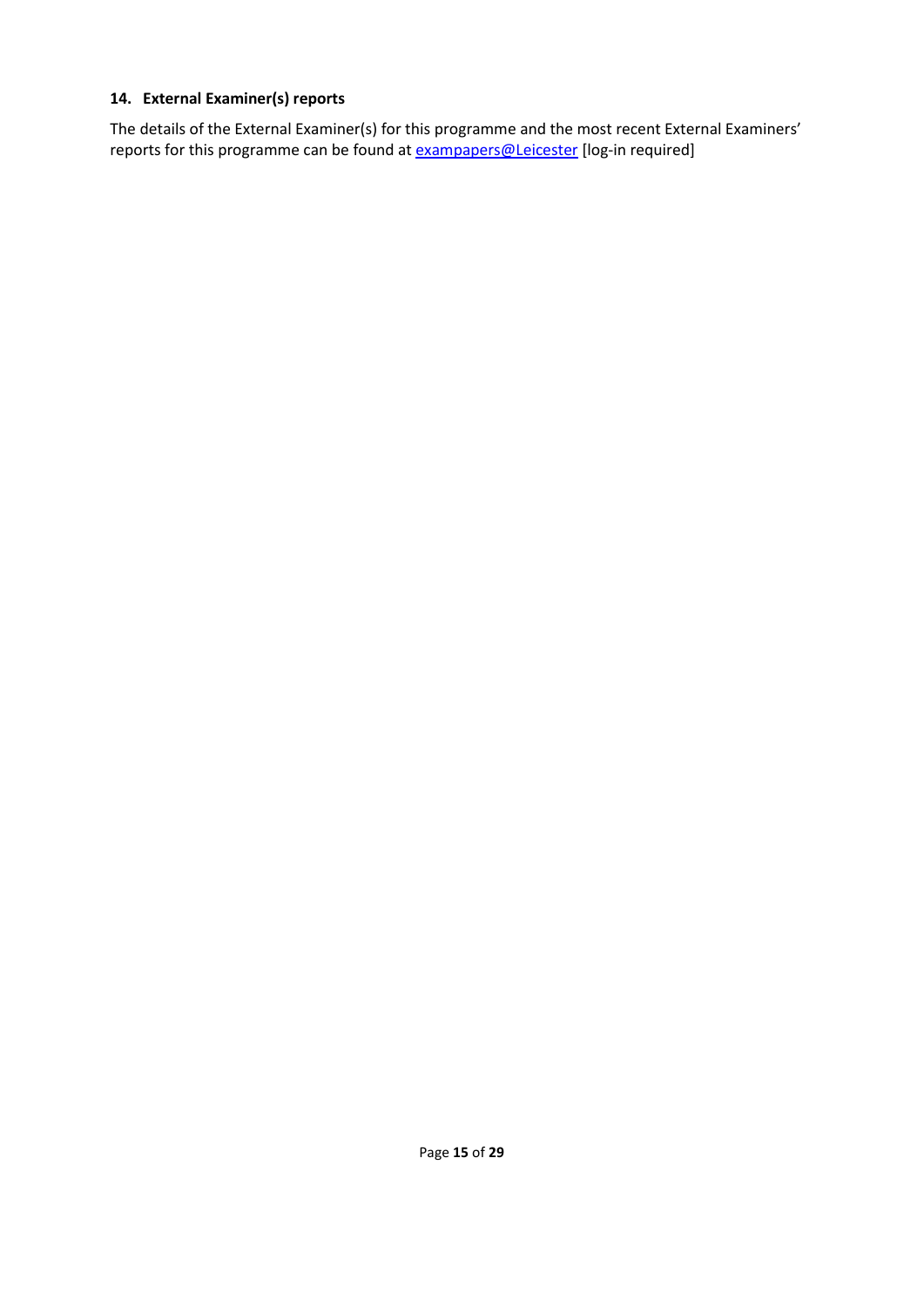

# **Programme Specification (Undergraduate) FOR ENTRY YEAR: 2022/23**

**Date created:** 11 December 2020 **Last amended:** 08/02/2022 **Version no.** 1

## **Appendix 1: Programme structure (programme regulations)**

The University regularly reviews its programmes and modules to ensure that they reflect the current status of the discipline and offer the best learning experience to students. On occasion, it may be necessary to alter particular aspects of a course or module.

#### **Updates to the programme**

| <b>Academic year affected</b> | <b>Module Code(s)</b> | Update                                                                                  |
|-------------------------------|-----------------------|-----------------------------------------------------------------------------------------|
| 2022/23                       | GL1104                | Module title changed to 'Natural Resources and Energy for the 21 <sup>st</sup> Century' |
| 2023/24                       | GL2101                | Module title changed to 'Introduction to Geochemistry'                                  |
| 2023/24                       | GL2106                | Module title changed to 'Mineral Resources for Net Zero Carbon 1'                       |
| 2024/25                       | GL3113                | Module title changed to 'The Mining Lifecycle (Field Course, Cornwall)                  |
| 2024/25                       | GL3110                | Module title changed to 'Mineral Resources for Net Zero Carbon 2'                       |

### BSc Geology

### **Level 4/Year 1 2022/23**

#### Credit breakdown

| <b>Status</b> | <b>Year long</b>   | Semester 1         | Semester 2         |
|---------------|--------------------|--------------------|--------------------|
| Core          | 45 credits         | 30 credits         | 45 credits         |
| Optional      | Choose an<br>item. | Choose an<br>item. | Choose an<br>item. |

120 credits in total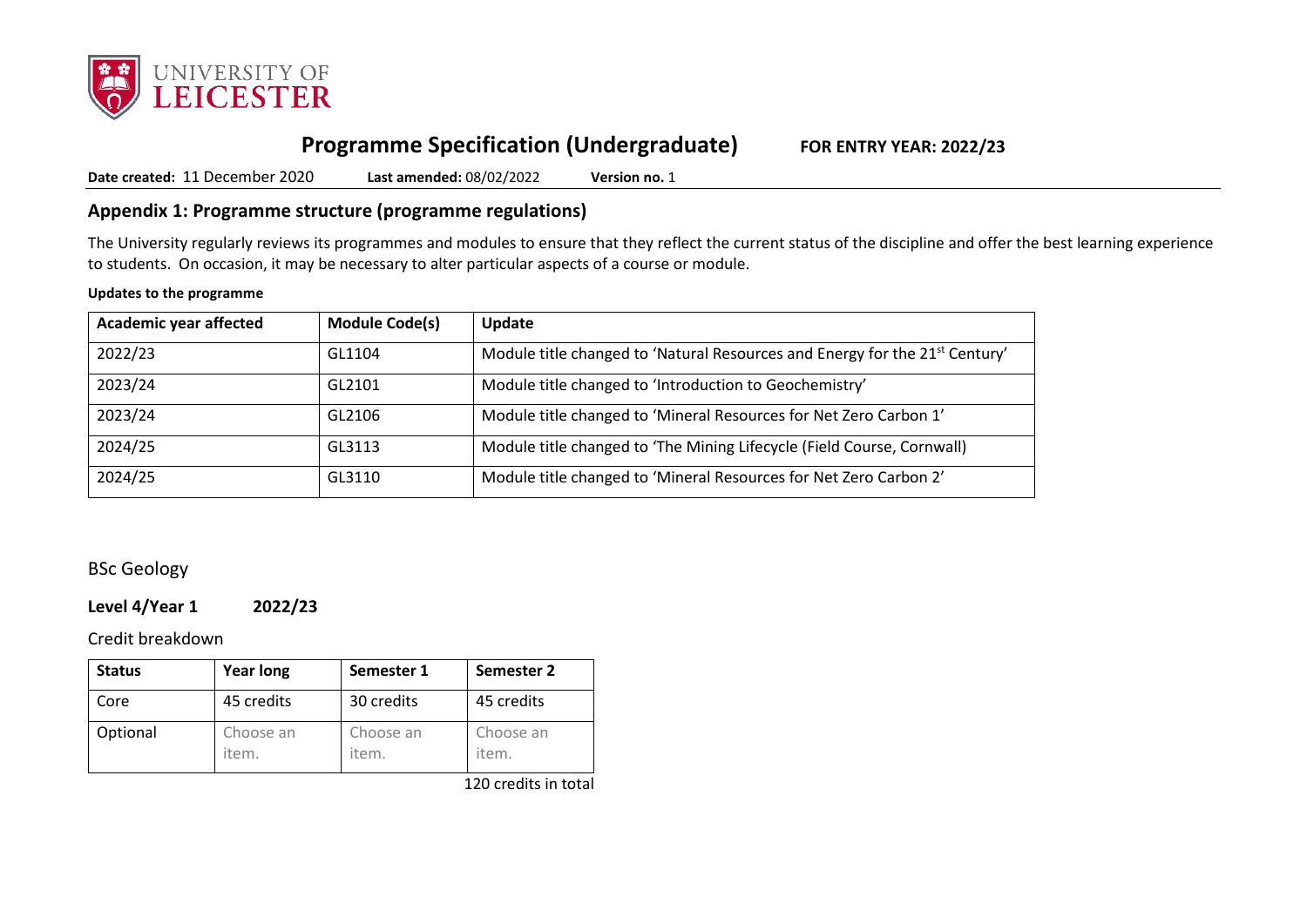## Core modules

| <b>Delivery period</b> | Code   | <b>Title</b>                                      | <b>Credits</b> |
|------------------------|--------|---------------------------------------------------|----------------|
| Year long              | GL1100 | <b>Tutorials</b>                                  | 15 credits     |
| Year long              | GL1101 | The Rock Cycle: our dynamic earth                 | 30 credits     |
| Sem 1                  | GL1102 | Micro to Macro                                    | 15 credits     |
| Sem 1                  | GL1103 | Palaeobiology and the Stratigraphic Record        | 15 credits     |
| Sem <sub>2</sub>       | GL1104 | Natural Resources and Energy for the 21st Century | 15 credits     |
| Sem <sub>2</sub>       | GL1105 | <b>Geological Maps and Structures</b>             | 15 credits     |
| Sem <sub>2</sub>       | GL1106 | <b>Introductory Field Course</b>                  | 15 credits     |

### **Notes**

n/a

# **Level 5/Year 2 2023/24**

Credit breakdown

| <b>Status</b> | <b>Year long</b> | Semester 1         | Semester 2         |
|---------------|------------------|--------------------|--------------------|
| Core          | 30 credits       | 30 credits         | 45 credits         |
| Optional      | 15 credits       | Choose an<br>item. | Choose an<br>item. |

120 credits in total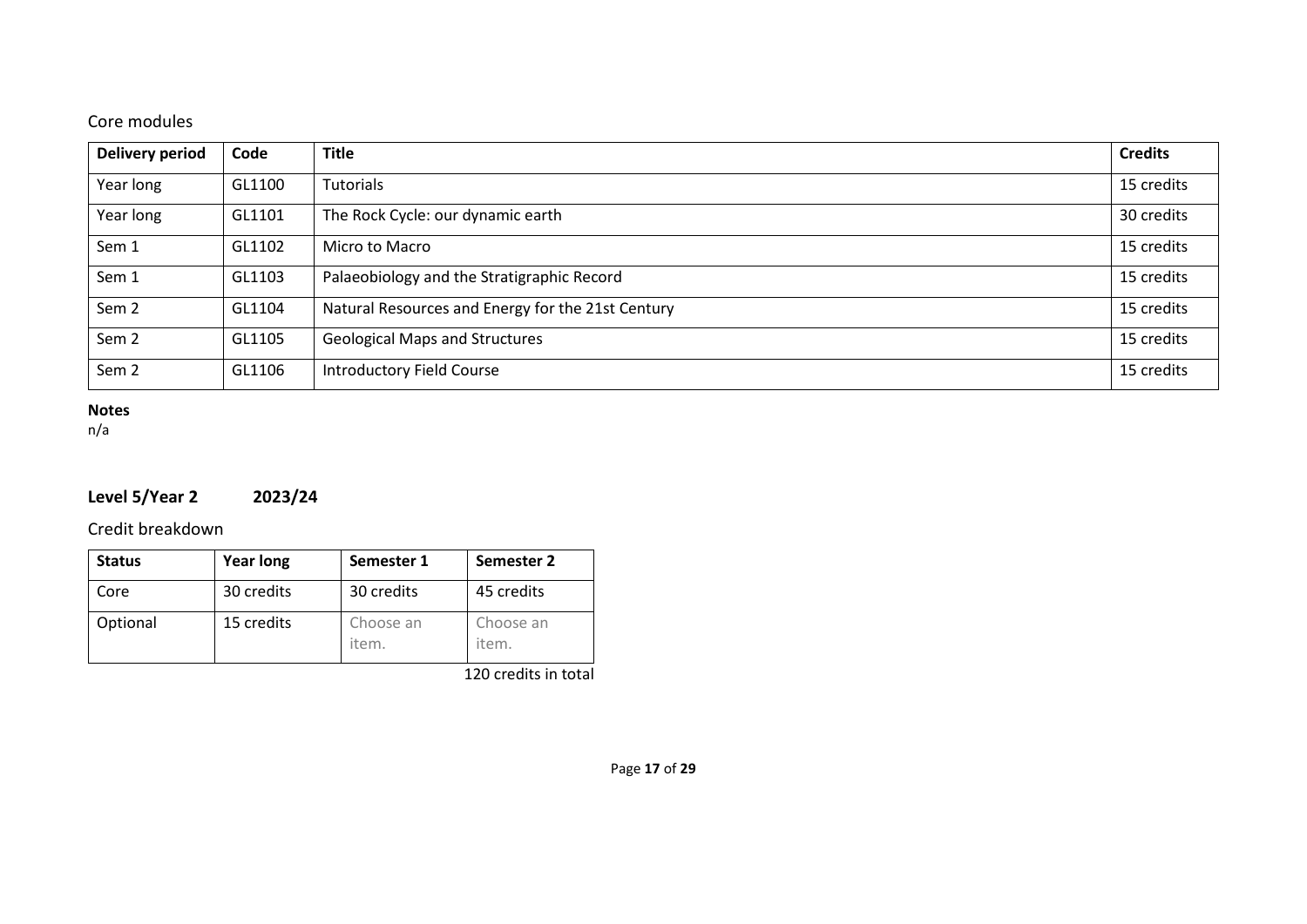## Core modules

| <b>Delivery period</b> | Code   | <b>Title</b>                                          | <b>Credits</b> |
|------------------------|--------|-------------------------------------------------------|----------------|
| Year long              | GL2100 | <b>Geological Field Skills</b>                        | 30 credits     |
| Sem 1                  | GL2103 | <b>Magmatic and Metamorphic Processes</b>             | 15 credits     |
| Sem 1                  | GY2420 | Climate Change: Impacts, Vulnerability and Adaptation | 15 credits     |
| Sem <sub>2</sub>       | GL2101 | Introduction to Geochemistry                          | 15 credits     |
| Sem <sub>2</sub>       | GL2102 | <b>Structure and Tectonics</b>                        | 15 credits     |
| Sem <sub>2</sub>       | GL2105 | Depositional Processes and Environments               | 15 credits     |

#### **Notes**

n/a

### Option modules

| Delivery period | Code   | <b>Title</b>                            | <b>Credits</b> |
|-----------------|--------|-----------------------------------------|----------------|
| Year long       | GL2108 | Principles of Geophysics                | 15 credits     |
| Semester 1      | GL2106 | Mineral Resources for net-zero Carbon 1 | 15 credits     |
| Semester 1      | GL2107 | Major Events in the History of Life     | 15 credits     |

#### **Notes**

This is an indicative list of option modules and not definitive of what will be available. Option module choice is also subject to availability, timetabling, student number restrictions and, where appropriate, students having taken appropriate pre-requisite modules.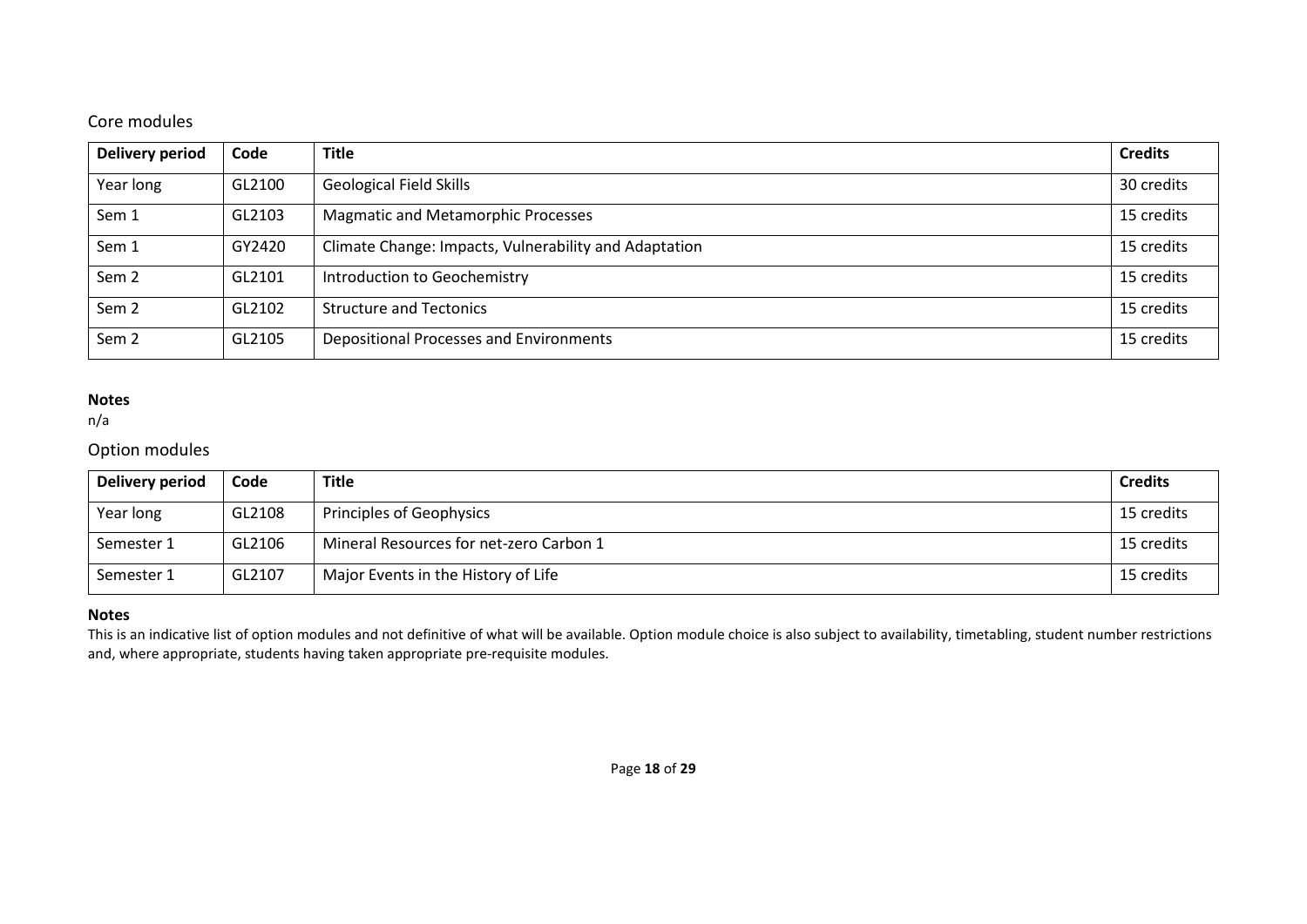## **Level 6/Year 3 2024/25**

### Credit breakdown

| <b>Status</b> | <b>Year long</b>   | Semester 1 | Semester 2 |
|---------------|--------------------|------------|------------|
| Core          | Choose an<br>item. | 30 credits | 15 credits |
| Optional      | Choose an<br>item. | 30 credits | 45 credits |

120 credits in total

## Core modules

| Delivery period  | Code   | Title               | <b>Credits</b> |
|------------------|--------|---------------------|----------------|
| Sem 1            | GL3100 | Field Based project | 30 credits     |
| Sem <sub>2</sub> | GL3101 | Dissertation        | 15 credits     |

### **Notes**

## Choose 15 credits from:

| Semester 2 | GL3113 | The Mining Lifecycle (Field course, Cornwall)               | 15 credits |
|------------|--------|-------------------------------------------------------------|------------|
| Semester 2 | GL3114 | Basin Evolution and Palaeoenvironments Field Course - Wales | 15 credits |
| Semester 2 | GL3115 | Archaeological Geophysics Field Course                      | 15 credits |
| Semester 2 | GL3116 | Physical Volcanology - Tenerife                             | 15 credits |

### Option modules

| Delivery period | Code   | <b>Title</b>                  | <b>Credits</b>                                  |
|-----------------|--------|-------------------------------|-------------------------------------------------|
| Sem 1           | GL3102 | Geoscience<br>Environmental G | .<br>$\overline{\phantom{a}}$<br>credits i<br>∸ |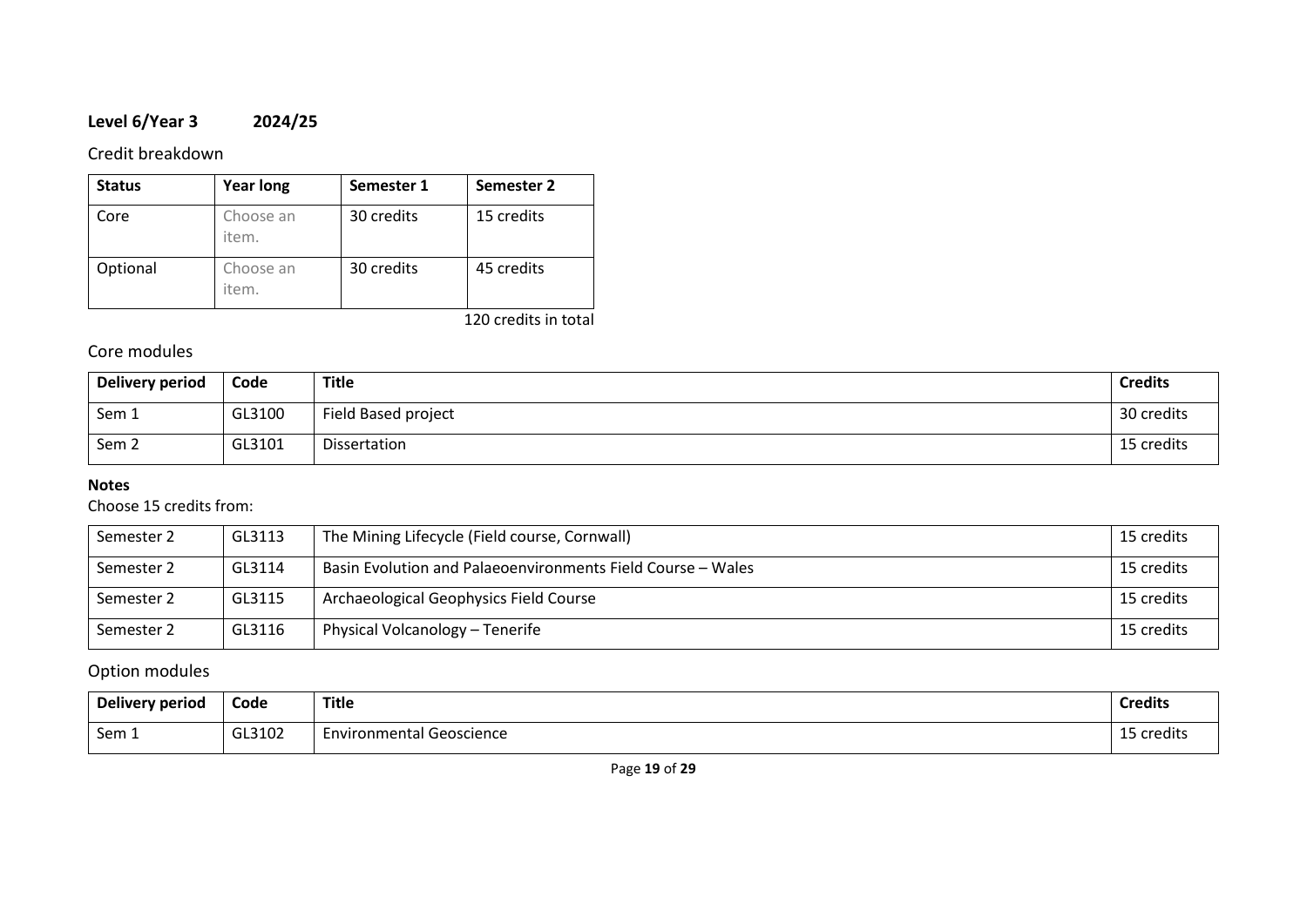| <b>Delivery period</b> | Code   | <b>Title</b>                                      | <b>Credits</b> |
|------------------------|--------|---------------------------------------------------|----------------|
| Sem 1                  | GL3111 | Diversity and Evolution of Vertebrates            | 15 credits     |
| Sem 1                  | GL3112 | <b>Geophysical Data Analysis</b>                  | 15 credits     |
| Sem 1                  | GL3118 | <b>Crustal Dynamics</b>                           | 15 credits     |
| Sem 1                  | GY3435 | Water Quality Processes and Management            | 15 credits     |
| Sem 2                  | GL3105 | Earth Science in Education                        | 15 credits     |
| Sem 2                  | GL3106 | <b>Planetary Science</b>                          | 15 credits     |
| Semester 2             | GL3108 | <b>Geological Application of Microfossils</b>     | 15 credits     |
| Semester 2             | GL3109 | Mineral Exploration, Economics and Sustainability | 15 credits     |
| Semester 2             | GL3110 | Mineral Resources for net-zero Carbon 2           | 15 credits     |
| Semester 2             | GY3434 | Stable Isotopes in the Environment                | 15 credits     |
| Semester 2             | GY3438 | <b>River Dynamics</b>                             | 15 credits     |

This is an indicative list of option modules and not definitive of what will be available. Option module choice is also subject to availability, timetabling, student number restrictions and, where appropriate, students having taken appropriate pre-requisite modules.

## BSc Geology with a Year in Industry

### **Level 4/Year 1 2022/23**

Credit breakdown

| <b>Status</b> | <b>Year long</b> | Semester 1 | Semester 2 |
|---------------|------------------|------------|------------|
| Core          | 45 credits       | 30 credits | 45 credits |

Page **20** of **29**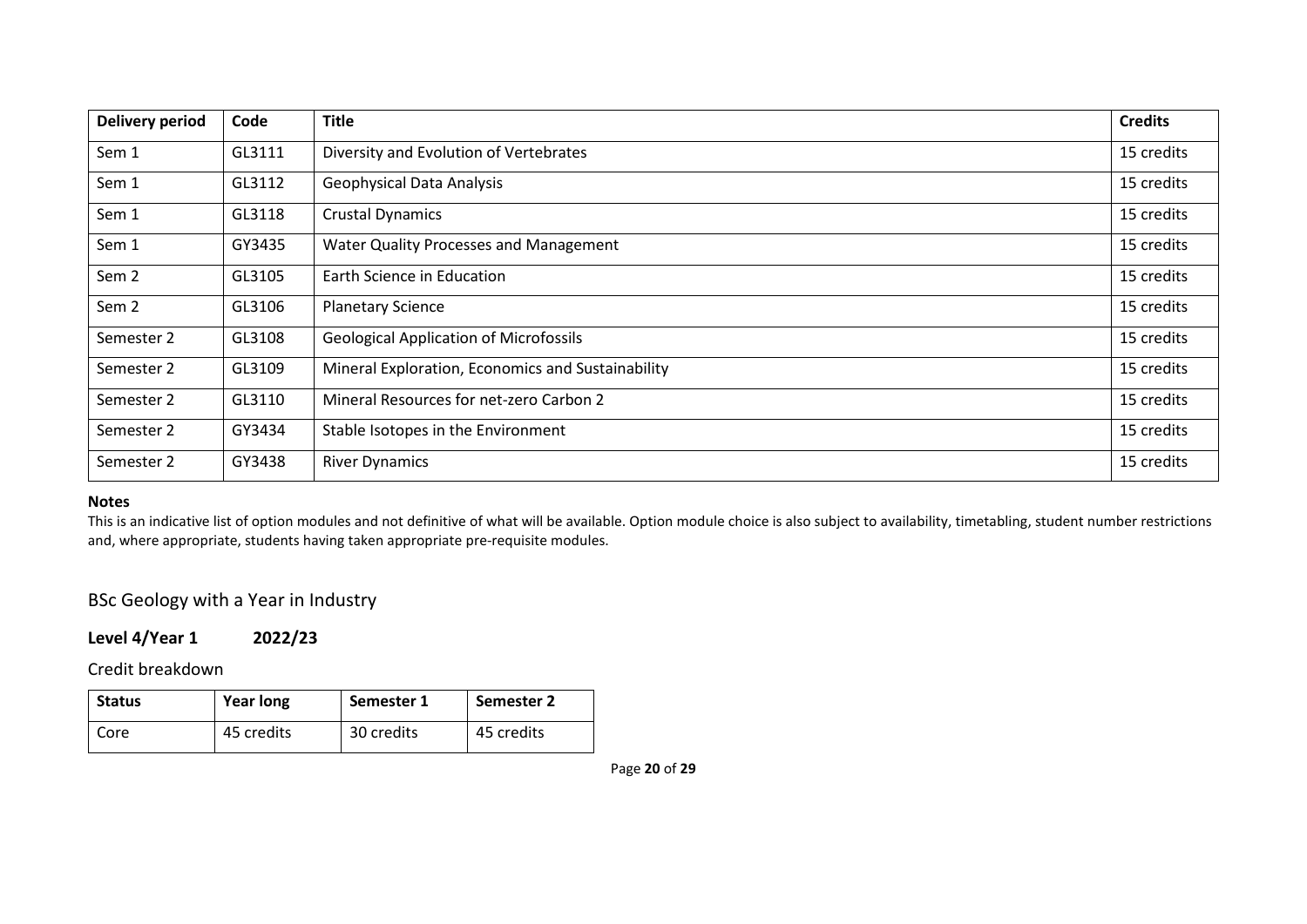| <b>Status</b> | <b>Year long</b> | Semester 1 | Semester 2 |
|---------------|------------------|------------|------------|
| Optional      | Choose an        | Choose an  | Choose an  |
|               | item.            | item.      | item.      |

120 credits in total

### Core modules

| Delivery period  | Code   | <b>Title</b>                                      | <b>Credits</b> |
|------------------|--------|---------------------------------------------------|----------------|
| Year long        | GL1100 | <b>Tutorials</b>                                  | 15 credits     |
| Year long        | GL1101 | The Rock Cycle: our dynamic earth                 | 30 credits     |
| Sem 1            | GL1102 | Micro to Macro                                    | 15 credits     |
| Sem 1            | GL1103 | Palaeobiology and the Stratigraphic Record        | 15 credits     |
| Sem <sub>2</sub> | GL1104 | Natural Resources and Energy for the 21st Century | 15 credits     |
| Sem <sub>2</sub> | GL1105 | <b>Geological Maps and Structures</b>             | 15 credits     |
| Sem <sub>2</sub> | GL1106 | <b>Introductory Field Course</b>                  | 15 credits     |

#### **Notes**

This is an indicative list of option modules and not definitive of what will be available. Option module choice is also subject to availability, timetabling, student number restrictions and, where appropriate, students having taken appropriate pre-requisite modules.

### **Level 5/Year 2 2023/24**

Credit breakdown

| <b>Status</b> | <b>Year long</b> | Semester 1 | Semester 2 |
|---------------|------------------|------------|------------|
| Core          | 30 credits       | 30 credits | 45 credits |

Page **21** of **29**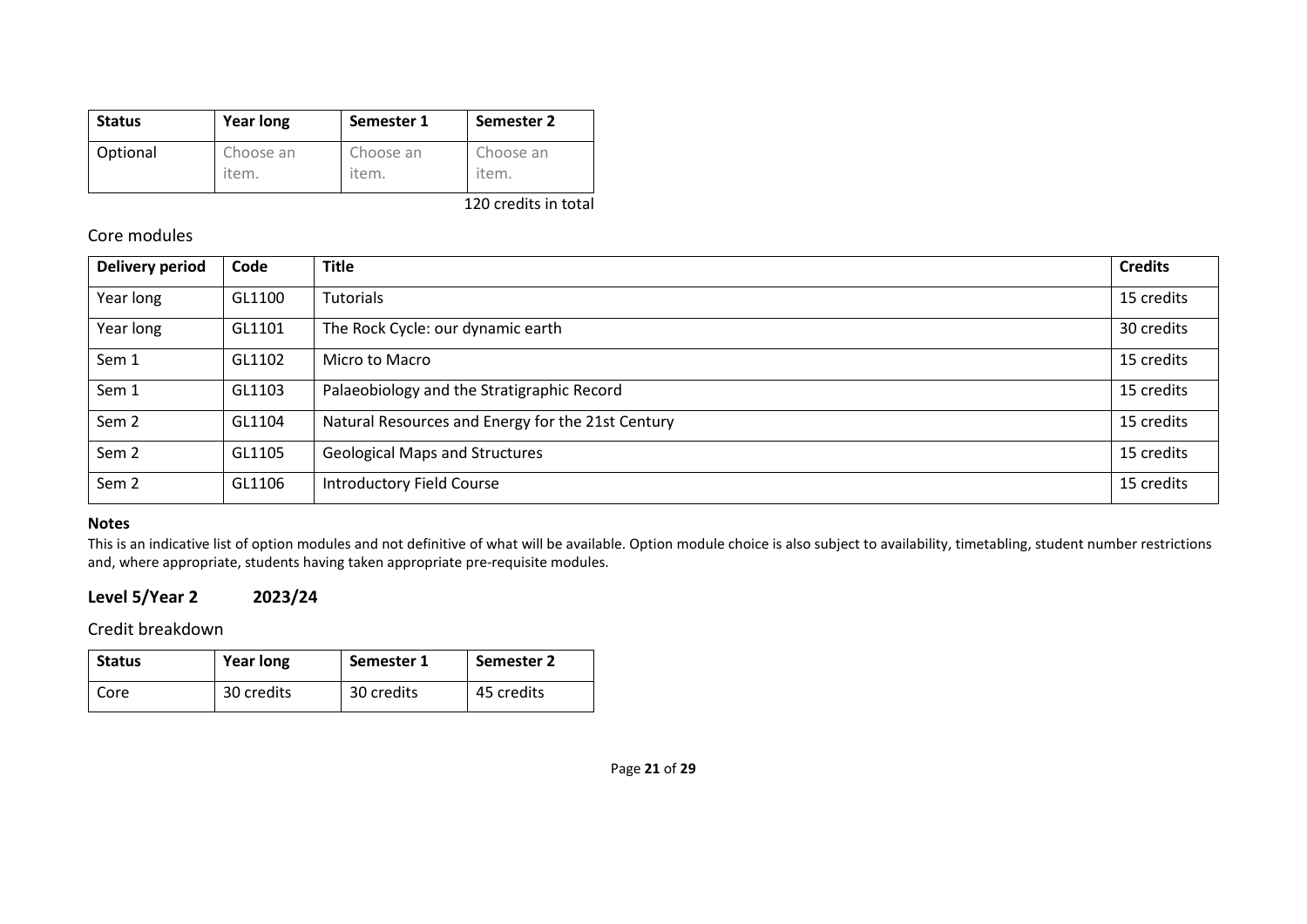| <b>Status</b> | <b>Year long</b> | Semester 1         | Semester 2         |
|---------------|------------------|--------------------|--------------------|
| Optional      | 15 credits       | Choose an<br>item. | Choose an<br>item. |

120 credits in total

## Core modules

| <b>Delivery period</b> | Code    | <b>Title</b>                                          | <b>Credits</b> |
|------------------------|---------|-------------------------------------------------------|----------------|
| Year long              | GL2100  | <b>Geological Field Skills</b>                        | 30 credits     |
| Sem 1                  | GL2103  | <b>Magmatic and Metamorphic Processes</b>             | 15 credits     |
| Sem 1                  | GY2420  | Climate Change: Impacts, Vulnerability and Adaptation | 15 credits     |
| Sem <sub>2</sub>       | GL2101  | Introduction to Geochemistry                          | 15 credits     |
| Sem <sub>2</sub>       | GL2102  | <b>Structure and Tectonics</b>                        | 15 credits     |
| Sem <sub>2</sub>       | GL2105  | Depositional Processes and Environments               | 15 credits     |
| Sem 1                  | ADGL221 | <b>Placement Preparation 1</b>                        | 0 credits      |
| Sem <sub>2</sub>       | ADGL222 | <b>Placement Preparation 2</b>                        | 0 credits      |

# Option modules

| Delivery period | Code   | <b>Title</b>                            | <b>Credits</b> |
|-----------------|--------|-----------------------------------------|----------------|
| Year long       | GL2108 | Principles of Geophysics                | 15 credits     |
| Semester 1      | GL2106 | Mineral resources for net-zero Carbon 1 | 15 credits     |
| Semester 1      | GL2107 | Major Events in the History of Life     | 15 credits     |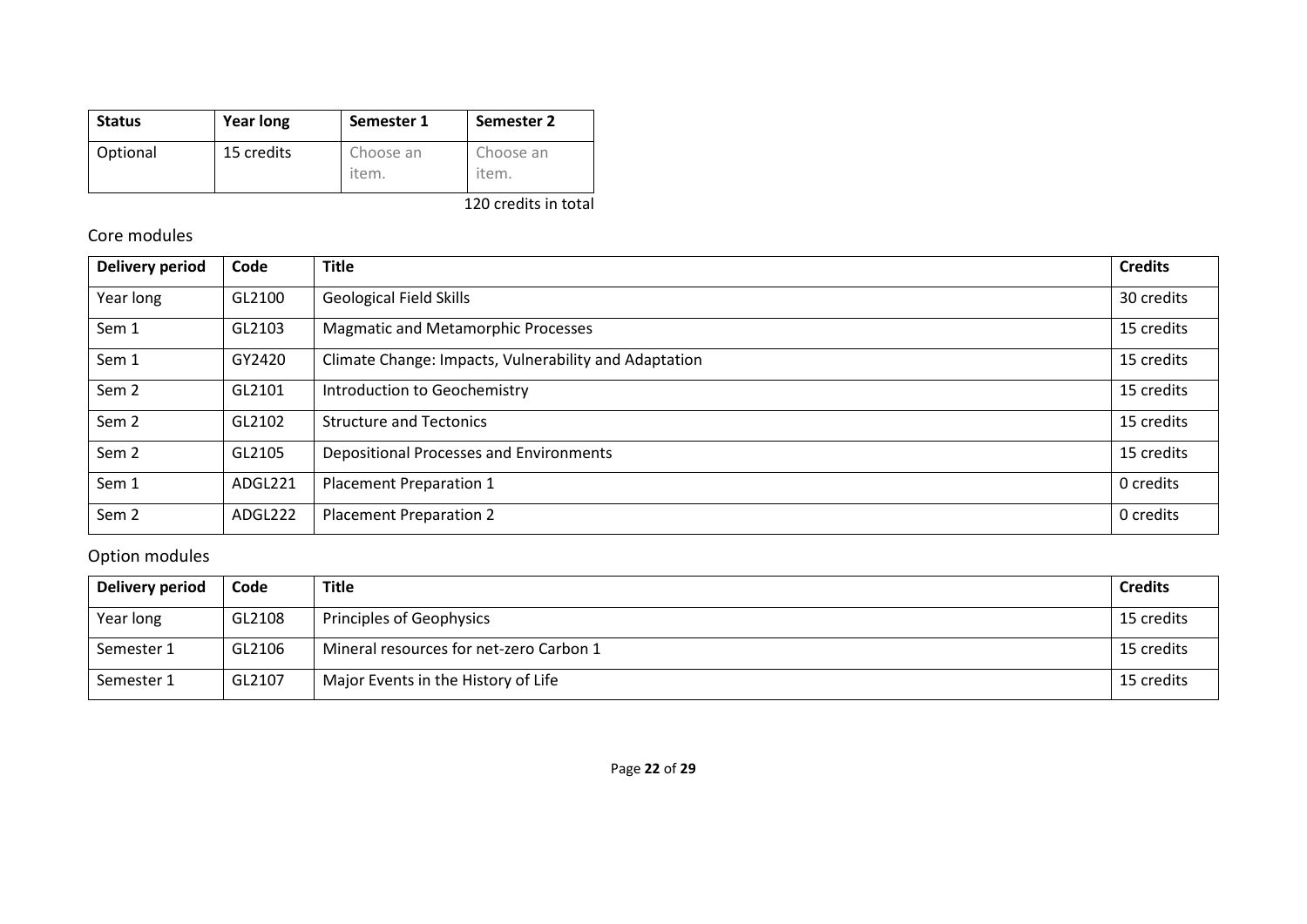This is an indicative list of option modules and not definitive of what will be available. Option module choice is also subject to availability, timetabling, student number restrictions and, where appropriate, students having taken appropriate pre-requisite modules.

### **Level 6/Year 3 2024/25**

Students who gain an industry placement will be assessed as per the standard model for undergraduate placements in the College of Science and Engineering. The marks from this year will not be included in the final degree assessment.

| ATG1222<br>Year long<br>On.<br>Preparation<br>Placement :<br>ADULZZJ<br>. . | 0 credits |
|-----------------------------------------------------------------------------|-----------|
|-----------------------------------------------------------------------------|-----------|

### **Level 6/Year Final 2025/26**

Credit breakdown

| <b>Status</b> | <b>Year long</b>   | Semester 1 | Semester 2 |
|---------------|--------------------|------------|------------|
| Core          | Choose an<br>item. | 30 credits | 15 credits |
| Optional      | Choose an<br>item. | 30 credits | 45 credits |

120 credits in total

### Core modules

| Delivery period  | Code   | <b>Title</b>        | <b>Credits</b> |
|------------------|--------|---------------------|----------------|
| Sem 1            | GL3100 | Field Based project | 30 credits     |
| Sem <sub>2</sub> | GL3101 | Dissertation        | 15 credits     |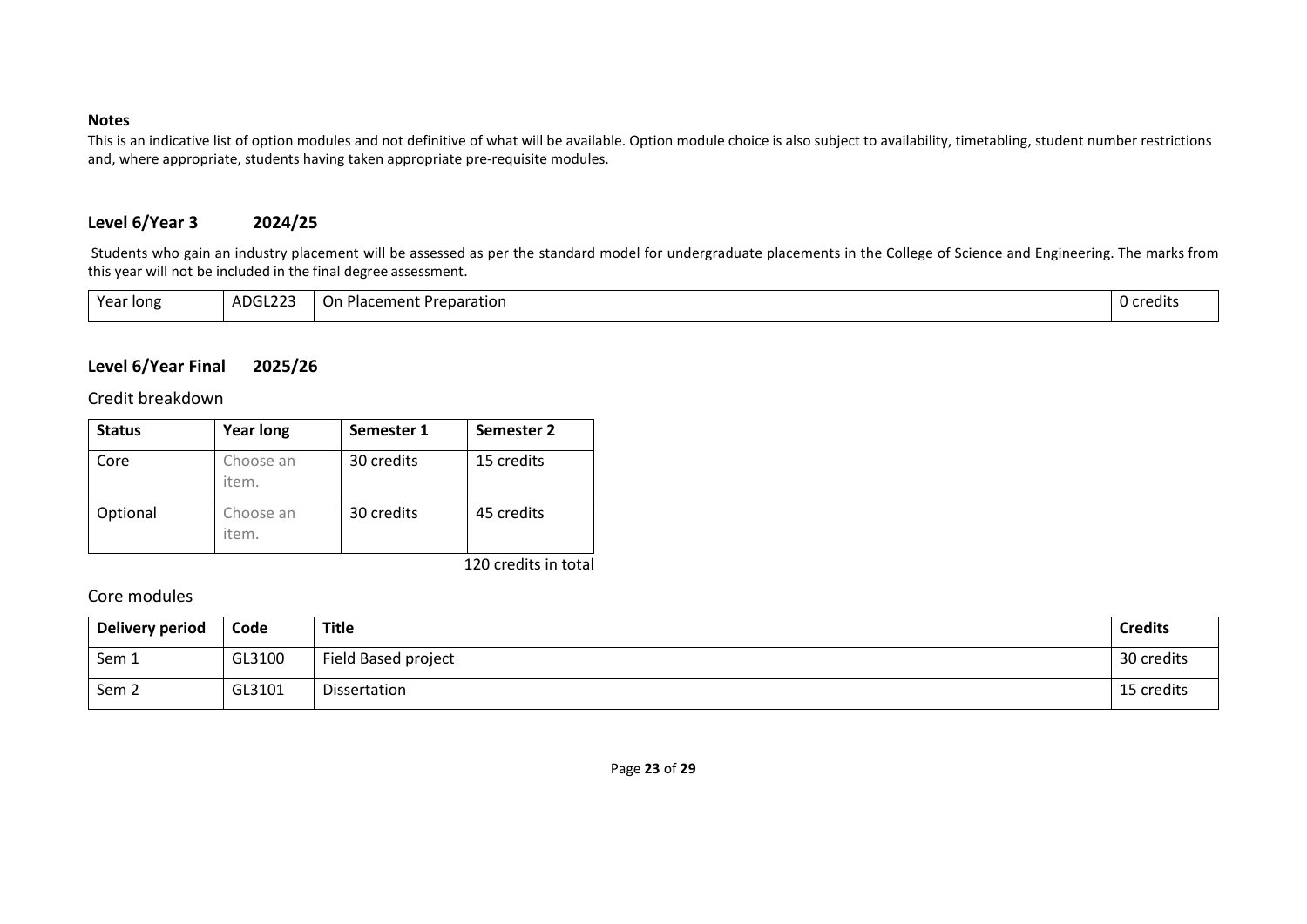Choose 15 credits from:

| Semester 2 | GL3113 | The Mining Lifecycle (Field course, Cornwall)               | 15 credits |
|------------|--------|-------------------------------------------------------------|------------|
| Semester 2 | GL3114 | Basin Evolution and Palaeoenvironments Field Course – Wales | 15 credits |
| Semester 2 | GL3115 | Archaeological Geophysics Field Course                      | 15 credits |
| Semester 2 | GL3116 | Physical Volcanology - Tenerife                             | 15 credits |

## Option modules

| <b>Delivery period</b> | Code   | <b>Title</b>                                      | <b>Credits</b> |
|------------------------|--------|---------------------------------------------------|----------------|
| Sem 1                  | GL3102 | <b>Environmental Geoscience</b>                   | 15 credits     |
| Sem 1                  | GL3111 | Diversity and Evolution of Vertebrates            | 15 credits     |
| Sem 1                  | GL3112 | <b>Geophysical Data Analysis</b>                  | 15 credits     |
| Sem 1                  | GL3118 | <b>Crustal Dynamics</b>                           | 15 credits     |
| Sem 1                  | GY3435 | Water Quality Processes and Management            | 15 credits     |
| Sem <sub>2</sub>       | GL3105 | Earth Science in Education                        | 15 credits     |
| Sem <sub>2</sub>       | GL3106 | <b>Planetary Science</b>                          | 15 credits     |
| Semester 2             | GL3108 | <b>Geological Application of Microfossils</b>     | 15 credits     |
| Semester 2             | GL3109 | Mineral Exploration, Economics and Sustainability | 15 credits     |
| Semester 2             | GL3110 | Mineral Resources for net-zero Carbon 2           | 15 credits     |
| Semester 2             | GY3434 | Stable Isotopes in the Environment                | 15 credits     |
| Semester 2             | GY3438 | <b>River Dynamics</b>                             | 15 credits     |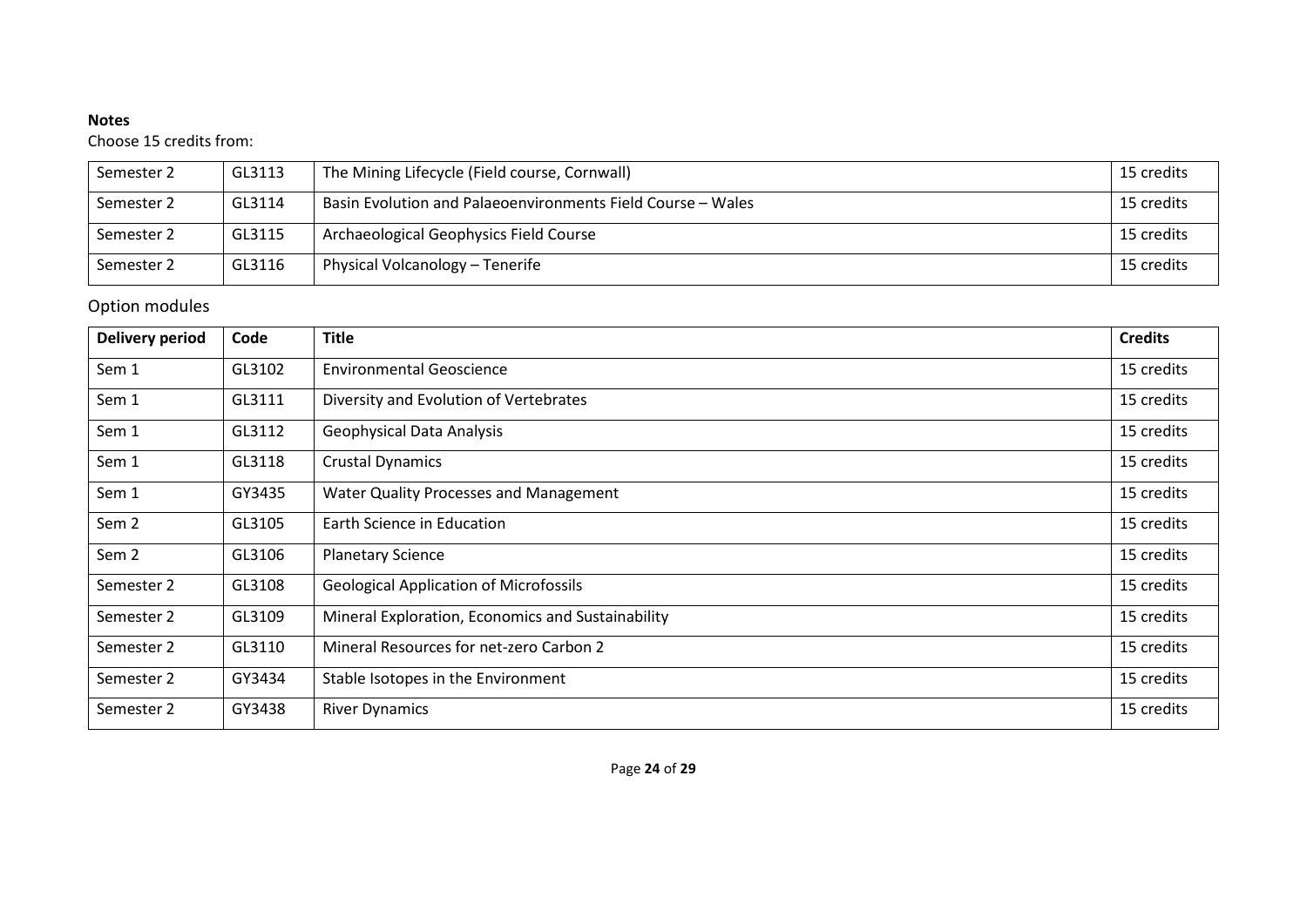This is an indicative list of option modules and not definitive of what will be available. Option module choice is also subject to availability, timetabling, student number restrictions and, where appropriate, students having taken appropriate pre-requisite modules.

## BSc Geology with a Year Abroad

### **Level 4/Year 1 2022/23**

Credit breakdown

| <b>Status</b> | <b>Year long</b>   | Semester 1         | Semester 2         |
|---------------|--------------------|--------------------|--------------------|
| Core          | 45 credits         | 30 credits         | 45 credits         |
| Optional      | Choose an<br>item. | Choose an<br>item. | Choose an<br>item. |

120 credits in total

## Core modules

| <b>Delivery period</b> | Code   | <b>Title</b>                                      | <b>Credits</b> |
|------------------------|--------|---------------------------------------------------|----------------|
| Year long              | GL1100 | Tutorials                                         | 15 credits     |
| Year long              | GL1101 | The Rock Cycle: our dynamic earth                 | 30 credits     |
| Sem 1                  | GL1102 | Micro to Macro                                    | 15 credits     |
| Sem 1                  | GL1103 | Palaeobiology and the Stratigraphic Record        | 15 credits     |
| Sem <sub>2</sub>       | GL1104 | Natural Resources and Energy for the 21st Century | 15 credits     |
| Sem <sub>2</sub>       | GL1105 | <b>Geological Maps and Structures</b>             | 15 credits     |
| Sem <sub>2</sub>       | GL1106 | <b>Introductory Field Course</b>                  | 15 credits     |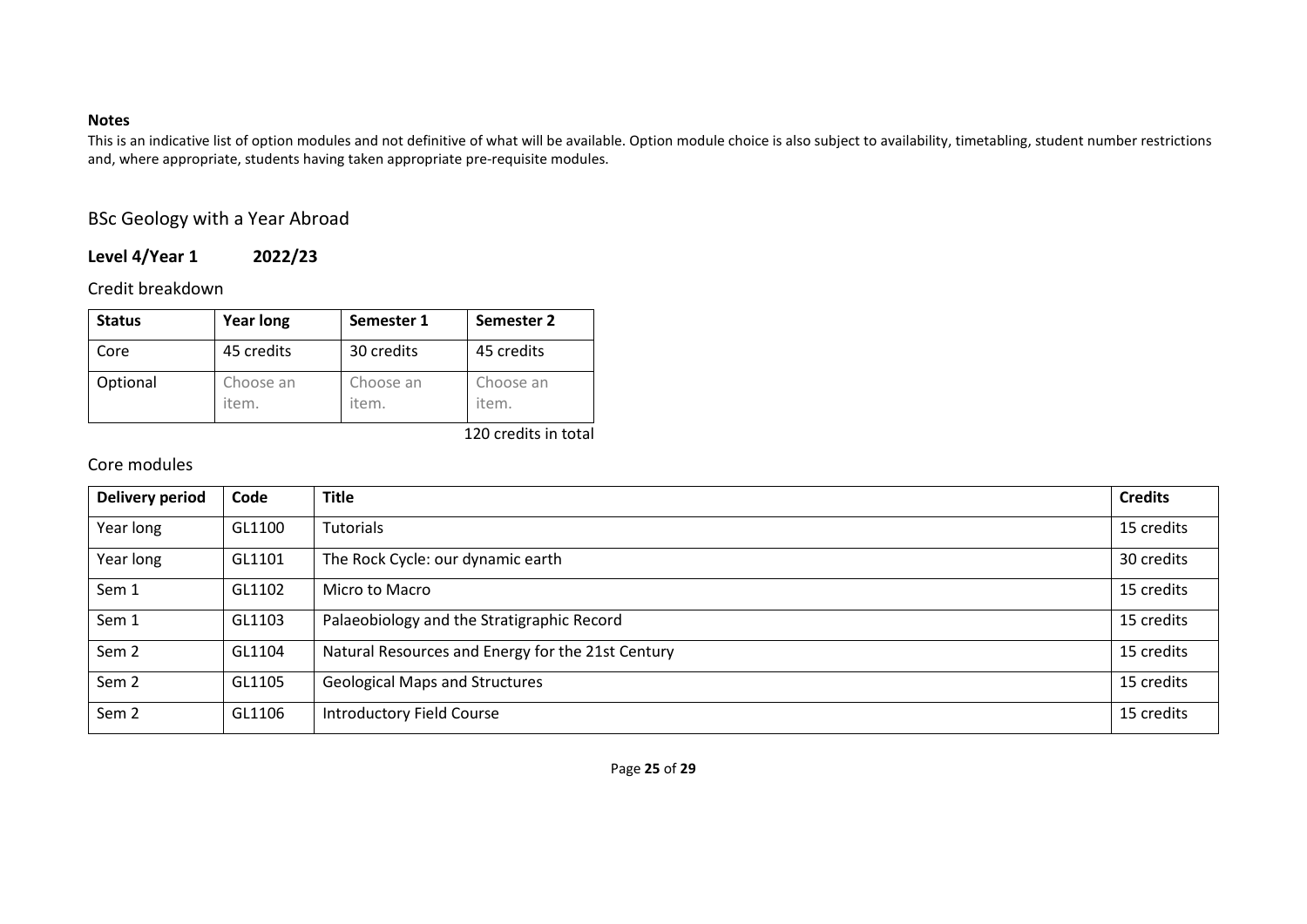This is an indicative list of option modules and not definitive of what will be available. Option module choice is also subject to availability, timetabling, student number restrictions and, where appropriate, students having taken appropriate pre-requisite modules.

## **Level 5/Year 2 2023/24**

### Credit breakdown

| <b>Status</b> | <b>Year long</b> | Semester 1         | Semester 2         |
|---------------|------------------|--------------------|--------------------|
| Core          | 30 credits       | 30 credits         | 45 credits         |
| Optional      | 15 credits       | Choose an<br>item. | Choose an<br>item. |

120 credits in total

## Core modules

| <b>Delivery period</b> | Code   | <b>Title</b>                                          | <b>Credits</b> |
|------------------------|--------|-------------------------------------------------------|----------------|
| Year long              | GL2100 | <b>Geological Field Skills</b>                        | 30 credits     |
| Sem 1                  | GL2103 | <b>Magmatic and Metamorphic Processes</b>             | 15 credits     |
| Sem 1                  | GY2420 | Climate Change: Impacts, Vulnerability and Adaptation | 15 credits     |
| Sem <sub>2</sub>       | GL2101 | Introduction to Geochemistry                          | 15 credits     |
| Sem <sub>2</sub>       | GL2102 | <b>Structure and Tectonics</b>                        | 15 credits     |
| Sem <sub>2</sub>       | GL2105 | Depositional Processes and Environments               | 15 credits     |

### Option modules

| <b>Delivery period</b> | Code   | <b>Title</b>             | <b>Credits</b>       |
|------------------------|--------|--------------------------|----------------------|
| Year long              | GL2108 | Principles of Geophysics | <b>AF</b><br>credits |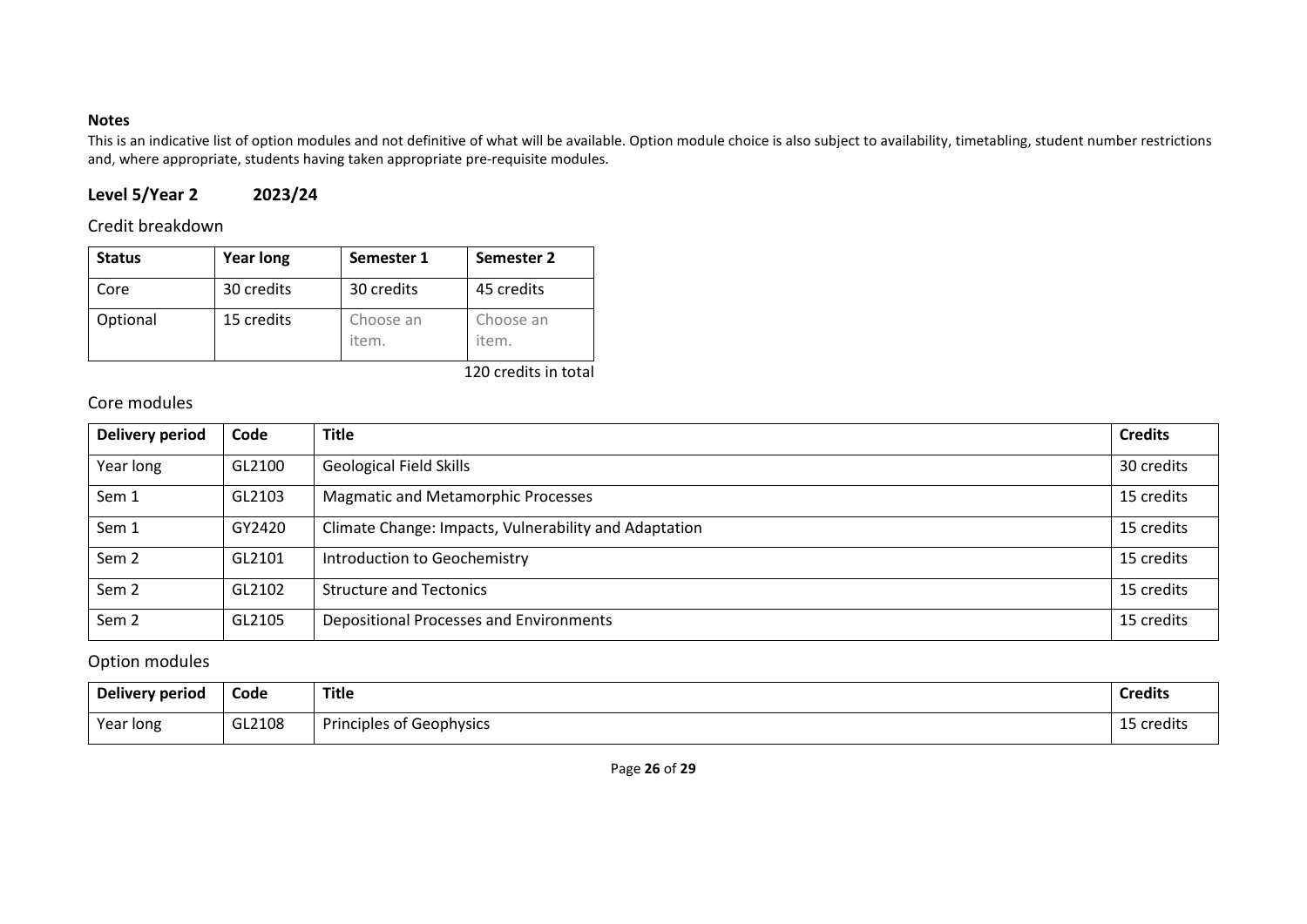| Delivery period | Code   | Title                                   | <b>Credits</b> |
|-----------------|--------|-----------------------------------------|----------------|
| Semester 1      | GL2106 | Mineral resources for net-zero Carbon 1 | 15 credits     |
| Semester 1      | GL2107 | Major Events in the History of Life     | 15 credits     |

This is an indicative list of option modules and not definitive of what will be available. Option module choice is also subject to availability, timetabling, student number restrictions and, where appropriate, students having taken appropriate pre-requisite modules.

#### **THIRD YEAR MODULES 2024/25**

The third year will be spent abroad at one of the University's partner institutions. Students will be required to reach a prescribed level of attainment in the work done abroad (a pass in Leicester terms according to the mark translation). Any student failing the year abroad component will revert back to the standard Leicester variant of their degree."

#### **Level 6/Year Final 2025/26**

Credit breakdown

| <b>Status</b> | <b>Year long</b>   | Semester 1 | Semester 2 |
|---------------|--------------------|------------|------------|
| Core          | Choose an<br>item. | 30 credits | 15 credits |
| Optional      | Choose an<br>item. | 30 credits | 45 credits |

120 credits in total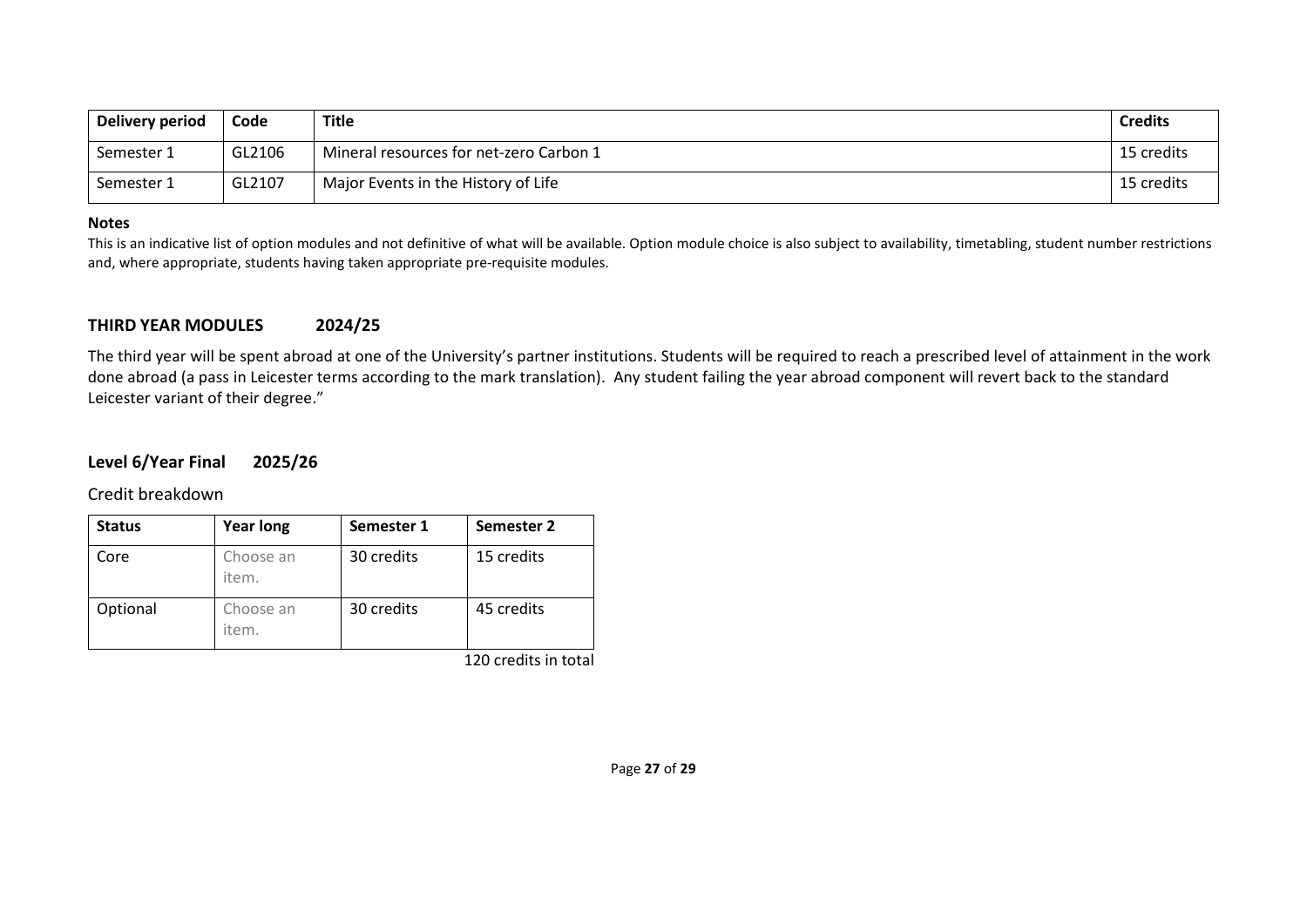## Core modules

| <b>Delivery period</b> | Code   | Title               | <b>Credits</b> |
|------------------------|--------|---------------------|----------------|
| Sem 1                  | GL3100 | Field Based project | 30 credits     |
| Sem 2                  | GL3101 | Dissertation        | 15 credits     |

#### **Notes**

Choose 15 credits from:

| Semester 2 | GL3113 | The Mining Lifecycle (Field course, Cornwall)               | 15 credits |
|------------|--------|-------------------------------------------------------------|------------|
| Semester 2 | GL3114 | Basin Evolution and Palaeoenvironments Field Course - Wales | 15 credits |
| Semester 2 | GL3115 | Archaeological Geophysics Field Course                      | 15 credits |
| Semester 2 | GL3116 | Physical Volcanology - Tenerife                             | 15 credits |

# Option modules

| <b>Delivery period</b> | Code   | <b>Title</b>                                  | <b>Credits</b> |
|------------------------|--------|-----------------------------------------------|----------------|
| Sem 1                  | GL3102 | <b>Environmental Geoscience</b>               | 15 credits     |
| Sem 1                  | GL3111 | Diversity and Evolution of Vertebrates        | 15 credits     |
| Sem 1                  | GL3112 | <b>Geophysical Data Analysis</b>              | 15 credits     |
| Sem 1                  | GL3118 | <b>Crustal Dynamics</b>                       | 15 credits     |
| Sem 1                  | GY3435 | Water Quality Processes and Management        | 15 credits     |
| Sem <sub>2</sub>       | GL3105 | Earth Science in Education                    | 15 credits     |
| Sem <sub>2</sub>       | GL3106 | <b>Planetary Science</b>                      | 15 credits     |
| Semester 2             | GL3108 | <b>Geological Application of Microfossils</b> | 15 credits     |